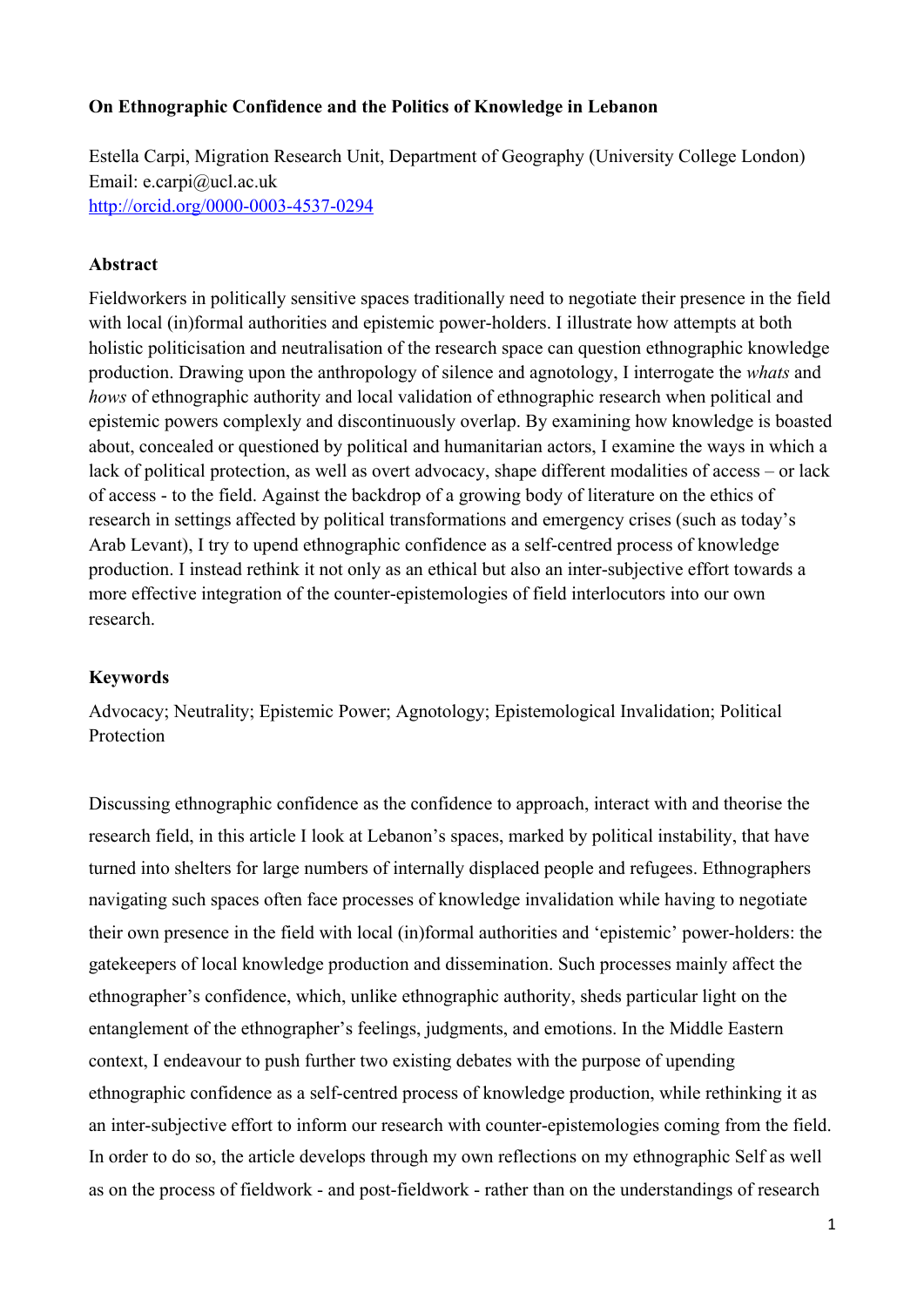validity as stemming from the field which, indeed, I did not enable myself to learn as a foreign researcher.

Most scholars engage with questions around fieldwork in the political authoritarian contexts which characterise the region (Clark and Cavatorta 2018, Glasius *et al.* 2018), and with how the post-2011 uprising in the Middle East and North Africa (MENA) impacted different disciplines (Kohstall *et al.* 2018). I here emphasise the need to focus on epistemic rather than political powerholders, who (complexly) can either overlap or differ. In doing so, I undertake an analysis of the dynamics and relationships that fieldwork entails by beginning from the question of who gatekeeps local knowledge, and not exclusively focusing on who owns explicit political power. Indeed, epistemic power is nuancedly – not merely – political, and is of particular importance to ethnographers.

In addition, several scholars have by now questioned the over-research of certain populations and areas in the MENA region without contribution to actual change (Sukarieh and Tannock 2012, Nayel 2013), and reliance on the use of the same networks and contacts (Pascucci 2019). This article is a self-critical attempt to push this debate further: reflecting on the politics of ethnography *per se*, it questions how the afterlife of research can be made more scientifically valuable and not only ethically humane. To pursue this endeavour, no single theory manages to capture the slippery character of ethnographic confidence in spaces disciplined by epistemic powerholding, notably the power to decide what can be known. Instead, I build on several ethnographic theories and observations that help to establish a productive conversation between this article and pre-existing debates.

# **Defining the 'politics of knowledge' and 'ethnographic confidence' in Lebanon**

This article evolves from an initial period of fieldwork (September 2011–March 2012) in which, as an ethnographer, I benefited neither from official approval<sup>1</sup> to conduct research nor political protection2 in the securitised area of Beirut's Dahiye or southern suburbs, which is largely administered by the major Lebanese Shiite party Hezbollah and internationally considered its security and political stronghold. In Dahiye, I initially planned more than 100 in-depth interviews and participant observation with governmental and non-governmental humanitarian actors, beneficiaries and non-beneficiaries, who were victims of conflict and displacement, to explore the role of long-term and *ad hoc* humanitarian action. I was interested in researching the social effects of international crisis management in the aftermath of the July 2006 war between Israel and Lebanon. In a subsequent fieldwork period (September 2012–October 2013), I engaged with spontaneous and organised forms of assistance in the Akkar region of northern Lebanon, where a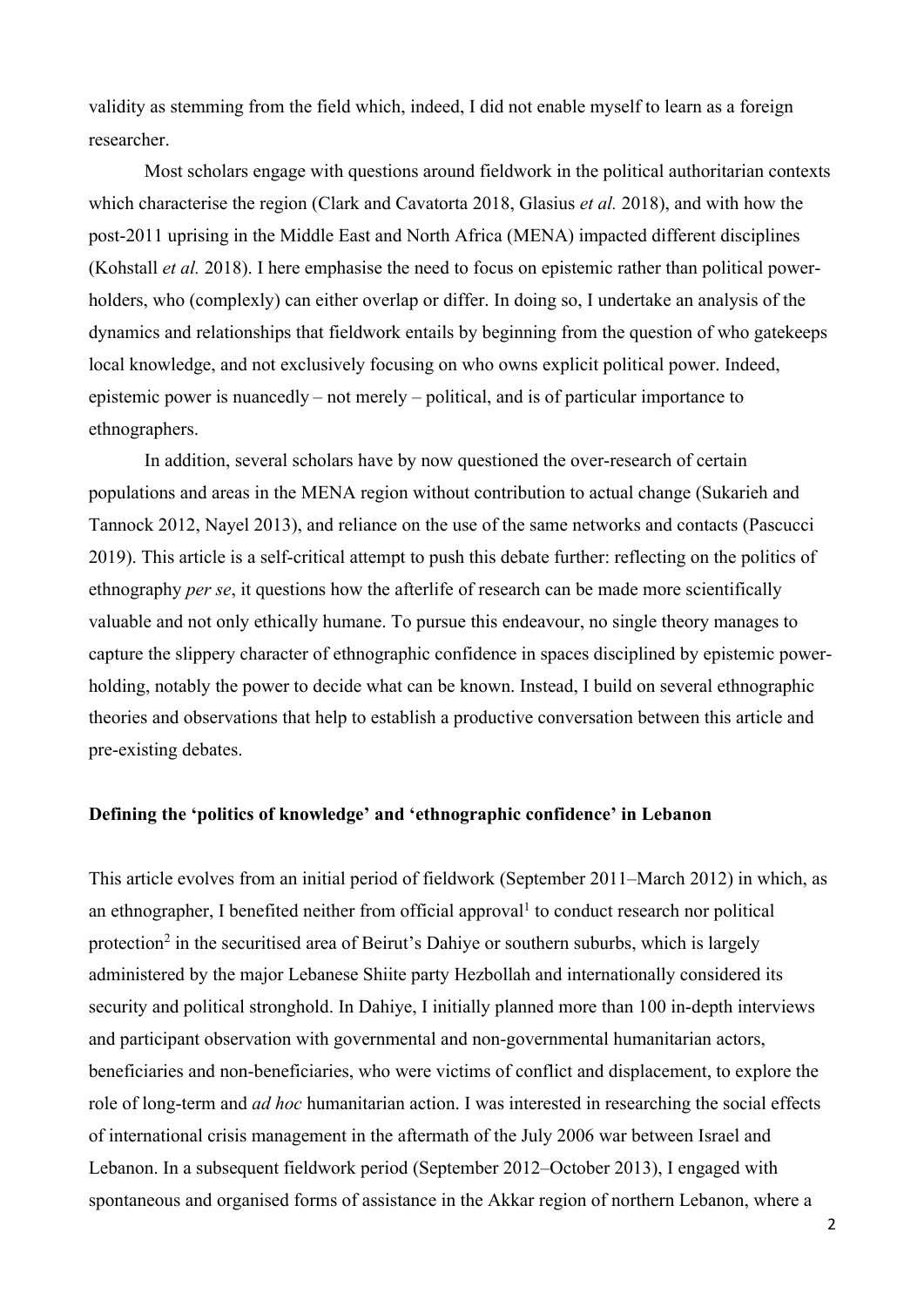large number of Syrian refugees had relocated due to the escalating violence in Syria in 2011. I made ethnographic work into an act of personal advocacy for the Syrian revolution and of witnessing Syrian displacement. I therefore shifted the focus of my research from postwar Dahiye to Akkar, which, during 2012, attracted a large amount of humanitarian aid funding due to the refugee presence.

I here depart, firstly, from my own research on the long-term effects of humanitarian aid provision in the aftermath of the 2006 war, which I conducted without benefiting from any explicit local consent or political approval. In Dahiye I developed mental 'red flags' marking boundaries that I believed I should not cross, being wary of committing any *faux pas* in an area mostly ruled by Hezbollah, which acquired institutional political power throughout the 1990s while benefiting from the power void left by the State (Harb 2010). Secondly, in the Akkar region, I intended to look at how social space turns into a humanitarian space. In this Lebanese region, also historically deprived of state services, political power is historically fragmented across a number of (in)formal local power holders (Gilsenan 1996). Most international humanitarian actors there are dealing with the flow of Syrian refugees and foster a depoliticisation rhetoric in compliance with the longstanding humanitarian values of neutrality and impartiality, and with the goal of enforcing a state of apolitical victimhood. The latter approach, as will be evident, tries to stifle any sort of political input from the refugees, the aid providers, and the researcher herself in an effort to preserve social order and the moral integrity of the humanitarian system in crisis-stricken settings.

By examining the politics of my ethnography in these political and humanitarian settings, I show how, via the holistic politicisation or political neutralisation of the research field, local powerholders can challenge and invalidate the ethnographer's production of knowledge. Resting on the belief that neither the holistic politicisation nor the neutralisation of public spaces can ever be ontologically possible, I employ them in this article as the ideal aspirations of epistemic powers. Against this backdrop, I also hope to open new avenues of inquiry into the field interlocutors' validation of our ethnographic work (their 'epistemological' approval) and the question of whether particular actors *should* enable our research questions and presence in the field. Moreover, this work appeals to the ethnographic community in a bid to nourish conversations about how the desire to feel validated by all of our field companions can be made more realistic. With this purpose, I thus question the self-centred processes of academic knowledge production in what is called 'critical ethnography'. Indeed, I inquire into uncomfortable epistemologies that can jeopardise ethnographic authority in the field: even though the idea of sharing texts and authorship with indigenous collaborators is as old as Clifford's advocacy in this realm (1986), ethnographers mostly approach these as ethical matters rather than valid counter-epistemologies which actually question our research rationales. Even I, as a 'critical ethnographer', tend to abdicate the heuristic potential of

3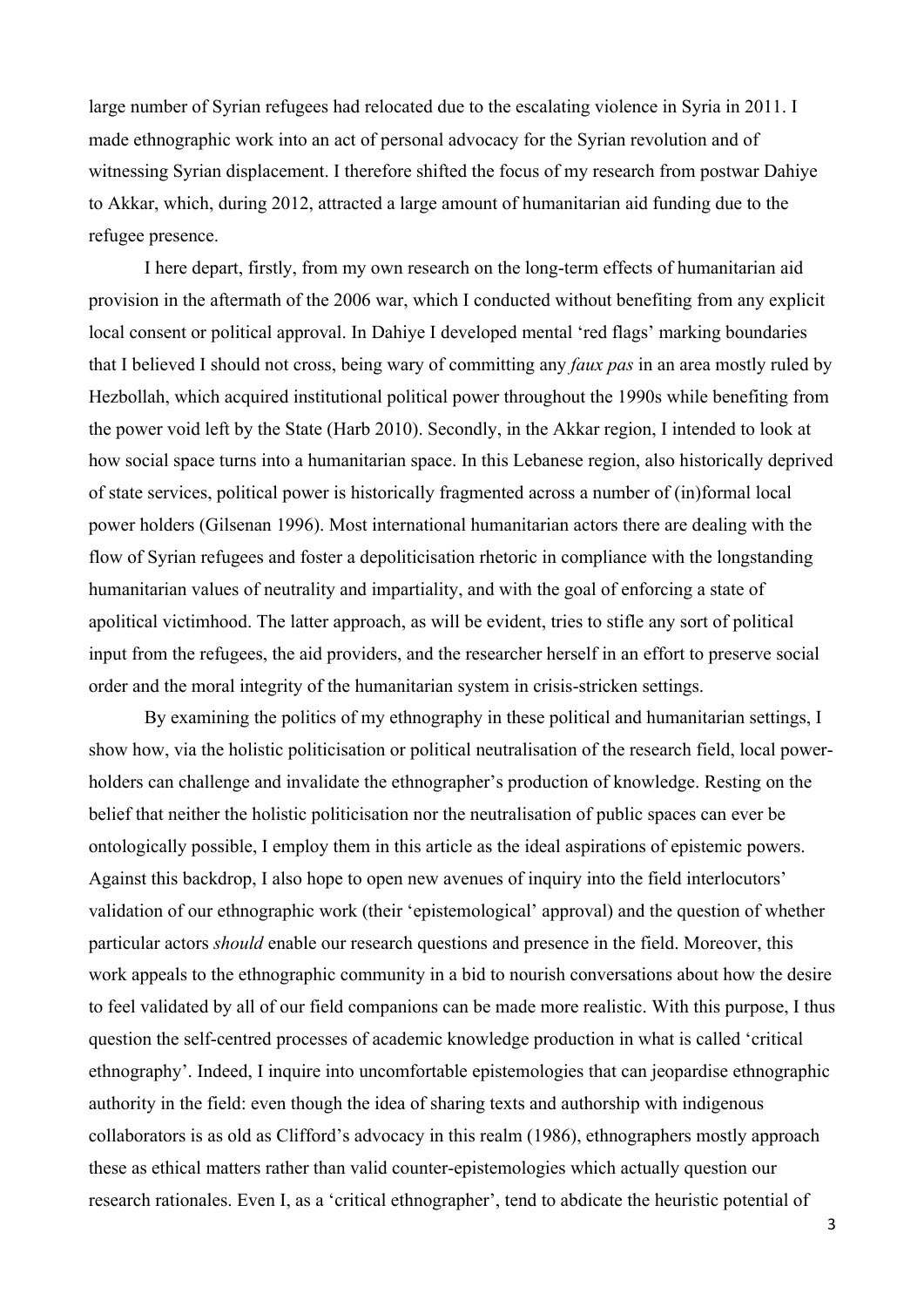epistemological syncretism, built along with field interlocutors, or of counter-epistemologies advanced by the research participants which still inhabit the afterlife of fieldwork. Not only explicit 'collaborative' ethnographies should value the 'responsibility to make a difference'; this is a principle which theoretically underlies the ethics of critical ethnography as well (Madison 2005, p.83).

In the generally distrustful environment of Dahiye, where there is a great deal of 'anti-Western' rhetoric, my approach to research underwent methodological transformations as I sought to discern what local ordinary people knew and did not know about humanitarian and political governance during crisis; what they pretended to know or not to know; and, therefore, what people preferred to keep publicly unsaid. The concept of the 'unsaid' that I propose – though do not intend to prescribe or eventually reveal – enables me to guess not only what in the field is either apparent silence – yet, 'an integral part of speech' (Mazzei 2007, p.641) and a 'strategic response' (Mazzei 2007, p.633) – or vague statements, but it also provides me with a human and professional role in the field; a role which this lack of local approvals had left unclear to me. In the Akkar villages, I instead embraced a 'transformative' approach to research (Mertens 2005), as my active engagement with the provision of assistance to Syrian refugees was intended to be a form of *témoignage* (Redfield 2006) of the Syrian revolution and the subsequent repression by Bashar al-Asad's regime; that is, an act of witnessing derived from a moral obligation to denounce suffering (Fassin 2012; Guilhot 2012) which enabled me to shape a clearer role for myself in the field.

Having been prepared to be positioned as a political 'unwanted' in the space of Dahiye, which is often imbued with suspicion *vis-à-vis* outsiders, I resorted to auto-ethnography – in the sense of both an individual process and a final written product (Mendez 2013) – so that the analysis of intimate experience could lead to an understanding of shared lived experience. The Akkar experience turned my ethnography into advocacy, through which I intended to *transform* the public representation of Syrian humanitarian victims into political agents and rights-bearers in response to the widespread international mode of operating in compliance with the humanitarian principles of neutrality and impartiality. My experience in Dahiye will show how epistemic power-holders (here represented by local authorities) flaunt the possession of knowledge to assert an epistemological hierarchy separating me, the ethnographer, from local respondents. Rethinking McGoey's concept of 'professing ignorance' (2012, p.554), I instead refer to the simulation tactics of the local epistemic power-holders as 'professed knowledge'. My Akkar experience illustrates, first, the articulated sides of the humanitarian politics of knowledge and, second, the need for aid beneficiaries to conceal their own knowledge, guarantee a visible innocence, and resort to what I call the 'politics of the unsaid' in a bid to fit the profile of the 'ideal' refugee beneficiary (Fiddian-Qasmiyeh 2014), who becomes able to access the assistance regime so long as they *exhibit*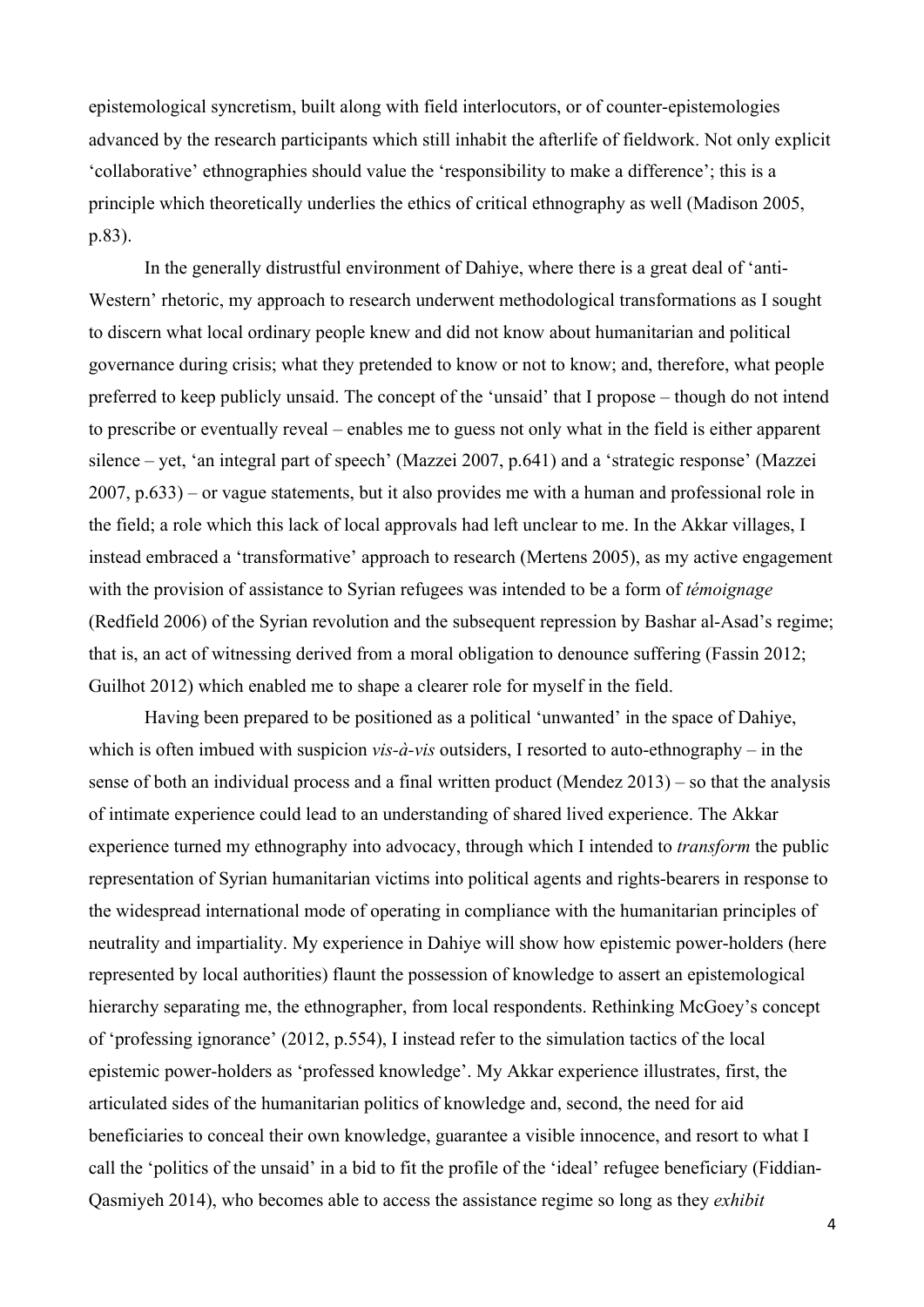neutrality. In this framework of professed knowledge on the one side and professed ignorance on the other, I thus look into conversational settings where 'language does not convey about a body's experience of the world in a particular space and time' (Mazzei 2016, p. 155). I build on anthropologies of silence (Basso 1970, Tanner 1990, Jaworski 2011, Mazzei 2016), and agnotology theories (Proctor 2008, Smithson 2008, McGoey 2012, Stel 2017) to interrogate the interplay between the layered politics of knowledge in the humanitarian system,<sup>3</sup> my practical necessity of managing epistemic power-holders (specifically, the latter's employment of professed knowledge to preserve the power to sanction what *can be known* and to validate *in loco* research), and the knowledge concealed by refugee beneficiaries in order to preserve their eligibility for humanitarian aid.

Resting on my understanding of the politics of knowledge in my research sites, how can we eventually approach the blurred lines of separation between feelings of epistemic powerlessness and a lack of research accomplishment? Research validity, at the core of evaluating ethnography, has historically been ascribed to ethnographers. Notably, the anthropological debates of the 1980s (Sanjek 1990, p.395) have cast validity as the product of the ethnographer's path, theoretical candour, and fieldwork evidence: all canons that only academics themselves can assess, disfavour or approve. Scholars have seemingly 'sorted out' research invalidation by reasserting the academic power of knowing beyond the empirical evidence collected and beyond what *could actually be known* in the field. Likewise, scholars have seemingly addressed our hurt morals of seeing our research locally invalidated by proposing 'acceptance of conflict' (Gallo 2011) as the *normal* way of doing ethnography. Blurred frameworks of self-perception, understanding of the other, and field interlocutors' invalidation *per se* are certainly inherent to ethnographic experience. Nonetheless, in this article I question my own tendency – and that of other ethnographers - to preserve epistemic hegemony in post-fieldwork knowledge production. I also emphasise our often-neglected ethnographic duty to not only unfold but tackle the tensions experienced in the field when faced with research invalidation by field interlocutors. In the afterlife of fieldwork, indeed, such tensions fade away in the process of emplacing knowledge production, often leaving the floor to the epistemic hegemony of the ethnographer even in processes called 'collaborative ethnographies', which employ the self-defensive tool of integrating participants' voices.

The questions tackled by this article significantly inform the longstanding relationship between ethnographers and NGO practitioners, which is well known for being complicated on several fronts. Ethnographers and NGOs are used to competing for epistemic power and discursive spaces in order to determine the legitimacy of the material and symbolic values of humanitarianism (Mosse 2006). Some segments of the ethnographic literature particularly focus on the power inherent in the ethnographer's positionality in the field and the uneven living conditions between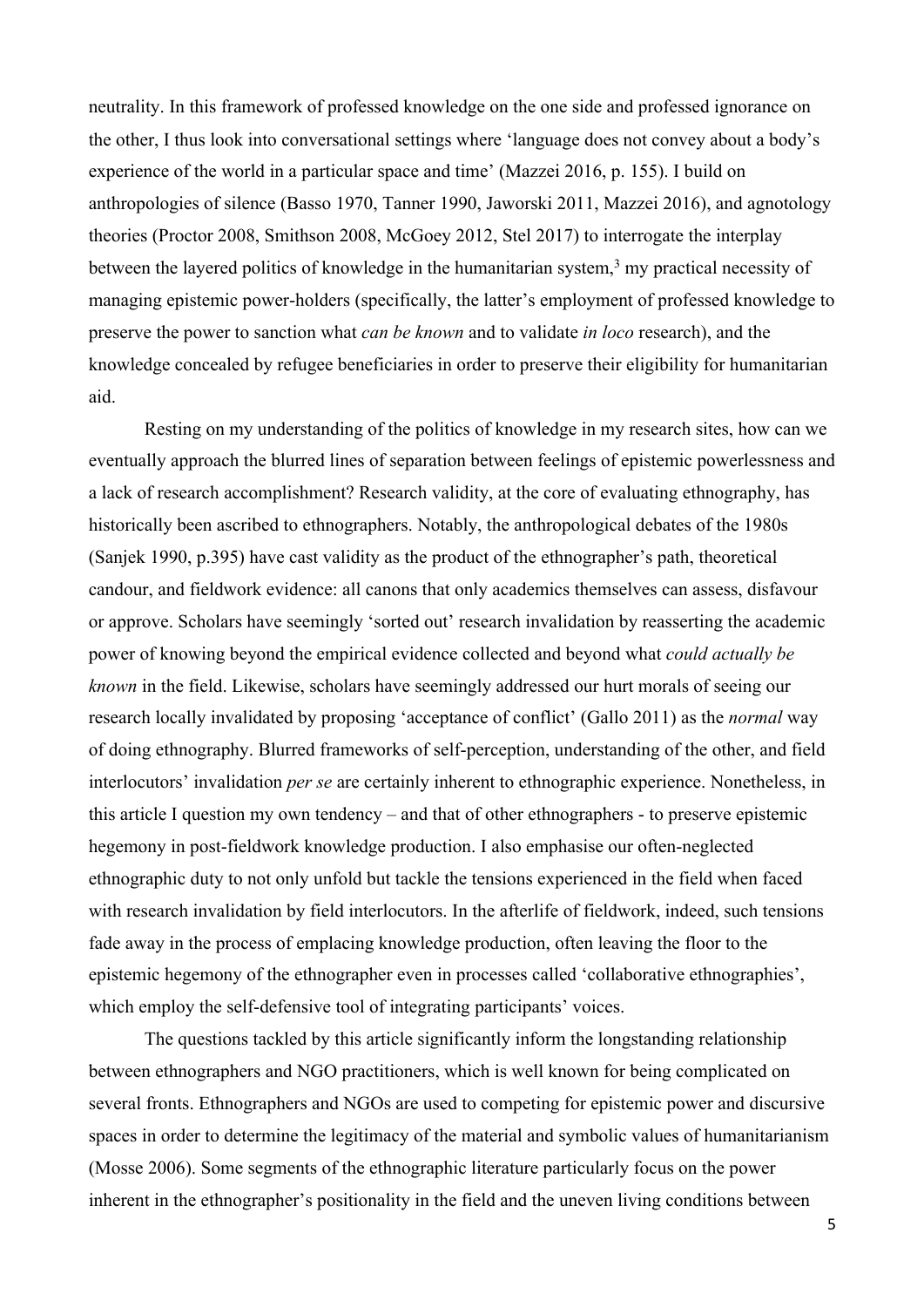them and their interlocutors (Bott 2010, Jourdan 2013). Instead, by tackling what ethnographic confidence means and how it shifts in the research space, I aim to unravel how problematic it is to classify our ethnographic selves as *a priori* power-holders. As such, I align with other scholarship (Glasius *et al.* 2018) which emphasises the relevance of the ethnographer's feelings of disenfranchisement. In the light of the 'ego-politics of knowledge' in academia (Grosfoguel 2008), the assumption that power in the field is predominantly owned by the ethnographer is based on the academic belief that research authoritativeness – or 'ethnographic authority' (Enguix 2014; Varisco 2018) – is primarily built on successful academic knowledge production and dissemination rather than public impact (i.e. socio-political transformation) in the field. In this sense, self-reflexive literature has often reiterated power discourses and, therefore, relationships, which from my perspective dangerously reproduce a self-centred epistemic approach to critical ethnography. This article instead shows how the disenfranchisement triggered by my interaction with local epistemic power-holders can cause an ethnographer to lose epistemic confidence. Such a loss invites us to decentre the ethnographer's authority in knowledge production processes. This decentring guides us to face epistemic invalidation beyond ethnographic self-entitlement to knowledge production, calling instead for *actual* critical ethnographies. Against this backdrop, ethnographic confidence is here rethought as an active and intersubjective effort towards the counter-epistemologies I have dealt with in the field.

## **Pursuing research under multiple epistemological invalidations**

Diverse epistemic power-holders either explicitly or implicitly aim to dictate the rules of knowledge production in the space they gatekeep and control, while ethnographers try to pursue 'validated' research. I will show how political power does not always coincide with epistemic power, or may do so only in a muddled and discontinuous way. Indeed, I call into question the validity of research, which is at times presumed, lacked, or enjoyed in the field in relation to our interlocutors. For the sake of clarity, I do not refer to the bureaucratic processes meant to obtain ethics clearance, which are nowadays imposed by academic institutions and primarily aimed at building institutional consent.

When I was conducting fieldwork in the highly securitised space of Dahiye – which is equipped with cameras and surveillance devices – local people seemed to assume that I enjoyed 'political protection' granted by local authorities, which would enable me to move and research freely in the suburbs. This led local residents to accept me more easily. However, I was never actually granted this formal approval, which can be obtained from Hezbollah's Communication Relations Office (*maktab al-'alaqat al-i'lamiyye*) in Bi'r al-'Abed, even though I had previously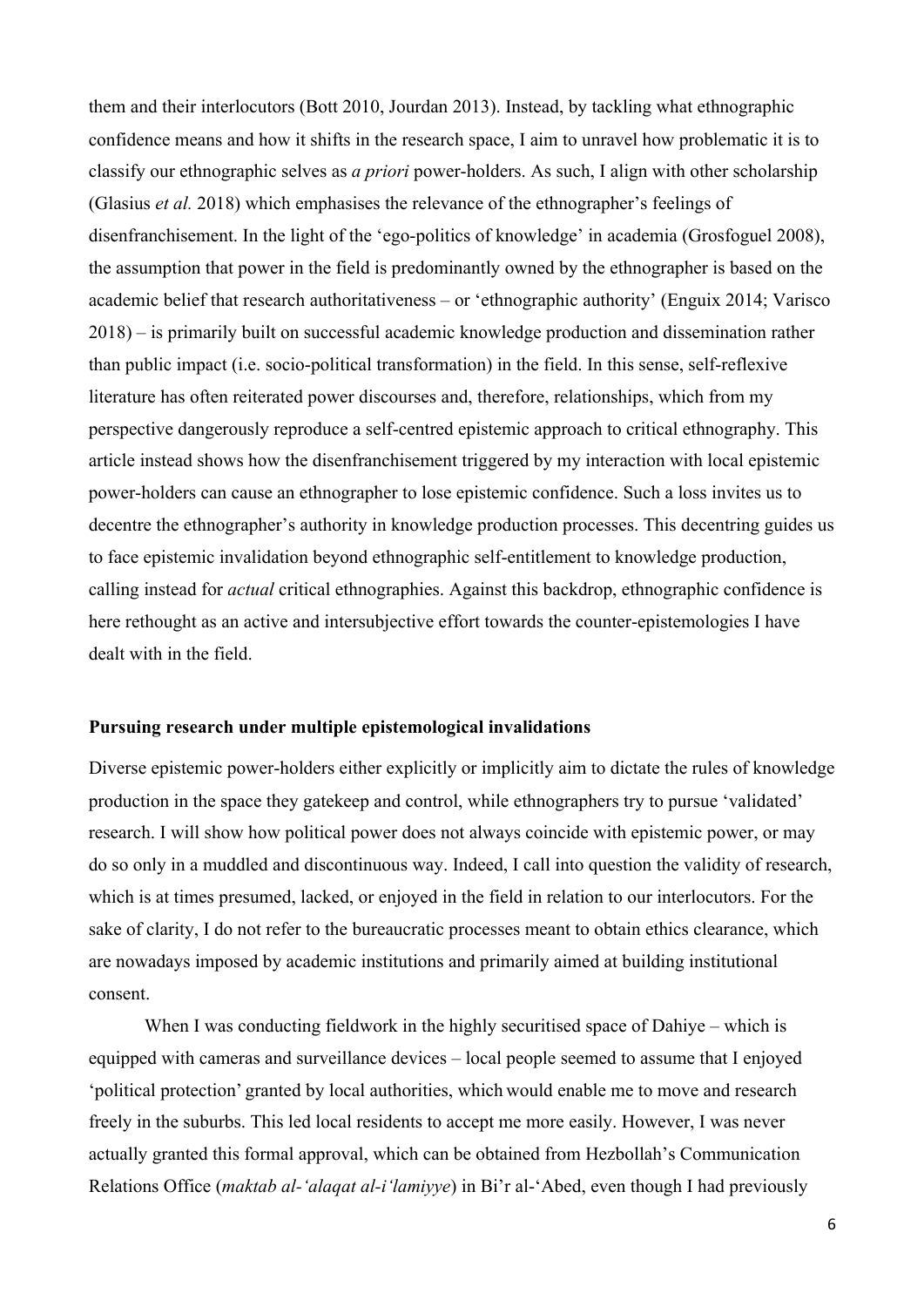filled out a series of forms there. Despite the fact that I did not benefit from any political protection or approval, I never experienced overt hostility. Instead, I was confronted with the experience of embodying an ephemeral, somehow voyeuristic approach to people's predicaments (and everyday lives). At the same time, I was not being subjected to what was locally depicted as the ontological determinism of war and uncertainty, a phenomenon that most people do not have the option of escaping. Dahiye seemed to contain opposing categories: on the one side, intellectually curious 'tourists' and, on the other, people who had become displaced as a result of the war.

When progressing from one research plan to the other, I developed the feeling of being intimately torn between two moral polities: on the one hand, volunteering for Syrian refugees in northern Lebanon to actively support the Syrian revolutionary cause; on the other, empathising with the people in Dahiye who recounted Hezbollah's struggles against Israel on their land, at the same time as the party was involved in the Syrian conflict supporting the Syrian regime. Indeed, as often happens in processes of identity-building in the framework of rival polities (Veljanovska 2012; Wilkinson 2015), the Dahiye and Akkar communities were depicted in my interlocutors' external representations as internally homogenous and polarised as antithetical. They also polarised their own moral allegiances to different epistemic powers in order to make their suffering publicly known and recognised (Zenker and Kumoll 2010). Rethinking my moral concerns during the 'public afterlife' (Fassin 2017, p.2) of my ethnography enabled me to re-evaluate my dilemmas as 'a genuine research tool, which enables us to understand how our particular system of morals helps us to grasp or, sometimes, prevents us from grasping, moralities governing the life of the social groups we are observing' (Stoczkowski 2008, p.352).

The worsening safety conditions in Dahiye from September 2011 to February 2013,<sup>4</sup> which came about as a result of Hezbollah's military intervention in the Syrian conflict and led to enhanced control within the suburbs, induced in me an increasing level of self-reflexivity and highlighted the importance of guessing what people did not know or what they wanted to leave unsaid in our conversations. By 'guessing' I mean a form of sensing human experience and thinking on the grounds of previous fine-grained knowledge, therefore implying an 'educated' act of guessing, or guided intuition. Intuition, in other words, began to play a greater role than people's verbal accounts. Data collection and analysis in Dahiye became a sort of intersubjective dialogue between my intuition and my interpretations, as well as people's 'emotion management' (Hochschild 1979) – their attempt to inhibit or express their emotions in public spaces in compliance with their cultural (and political) code. This enabled me to bear 'witness to people's cultural scene' (Foley 2002, p.475).

In order to guess the 'unsaid' – the need for which was generated by Dahiye's surveillance habitat – one needs to assume what is known and what unknown. I propose that the unsaid is a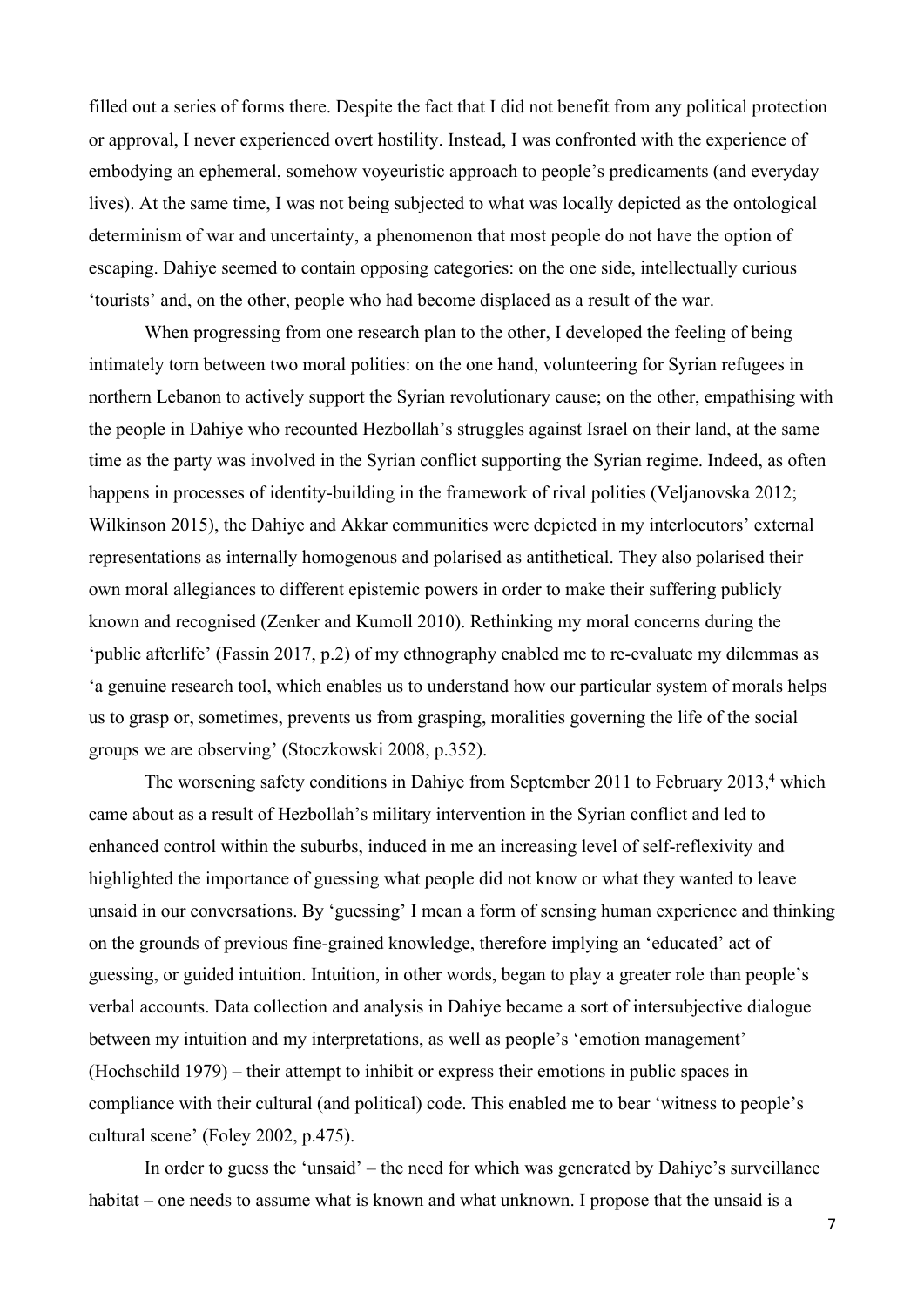collective conscious response to control and the will to preserve *ad hoc* patterns of social order, and that different individuals may have diverse motivations for engaging in this behaviour. During my fieldwork in Dahiye, in the capacity of an ethnographic spectator of the ways social spaces turn into humanitarian spaces, I felt that my self-confidence – the confidence that the ethnographic knowledge I produced was valid to locals – was being depleted in response to people's right to the unsaid. This self-perception of epistemic powerlessness in the field points to an under-discussed crisis of cooperation and mutual trust between the atria of critical thinking (for which academic institutions tend to see themselves as pioneers) and the operational agencies that implement humanitarian projects on the ground. By this token, in the partial truth of my ethnographic narrative (Clifford 1986), I developed the idea that the institutional actors I interviewed in Dahiye professed greater knowledge of what I was doing there than they actually knew, making of 'professing knowledge' a weapon against my participation in local epistemic power (i.e. collecting ethnographic data and having access to international dissemination channels). In this framework, even when we as researchers seemingly value ignorance, we still search for its theoretical meanings and practical implications. These meta-research reflections now form my key strategy for building knowledge capital and complying with the academic imperative to which I was subjected: that of turning ignorance into knowledge.

## **Lack of 'political protection' in a securitised field: a spurious issue?**

In research fields deemed by scholars to be authoritarian (Clark and Cavatorta 2018, Glasius *et al.* 2018), research itself is primarily perceived as a political inquiry. Even obtaining the authorities' approval requires winking at local powers and not necessarily obtaining greater access to the researched. What, therefore, are the possibilities of scientific knowledge that we are left with when the ethnographer is unlikely to obtain epistemological validation at a local level, and when political power overlaps with epistemic power?

During my Dahiye fieldwork, some residents did suspect at first glance that I was a journalist working undercover, or even a spy*.* However, the highest degree of suspicion and mistrust I perceived emerged in my dealings with formal institutions. In this context, I developed a sense of lacking awareness of my own positionality in the field, not being fully convinced myself that the fact that I was *allowed* in the area was a deliberate choice made by the ruling party rather than a product of contingency in the large and variegated urban space of Dahiye. Indeed, often embedded as we are in the representations of others and the frequent focus on the ethnic, social, or political privilege of the ethnographer herself (Bott 2010, DeLuca and Batts Maddox 2016), we eventually pay less attention to what *others* know about *us* (Hayden 2009, p.82).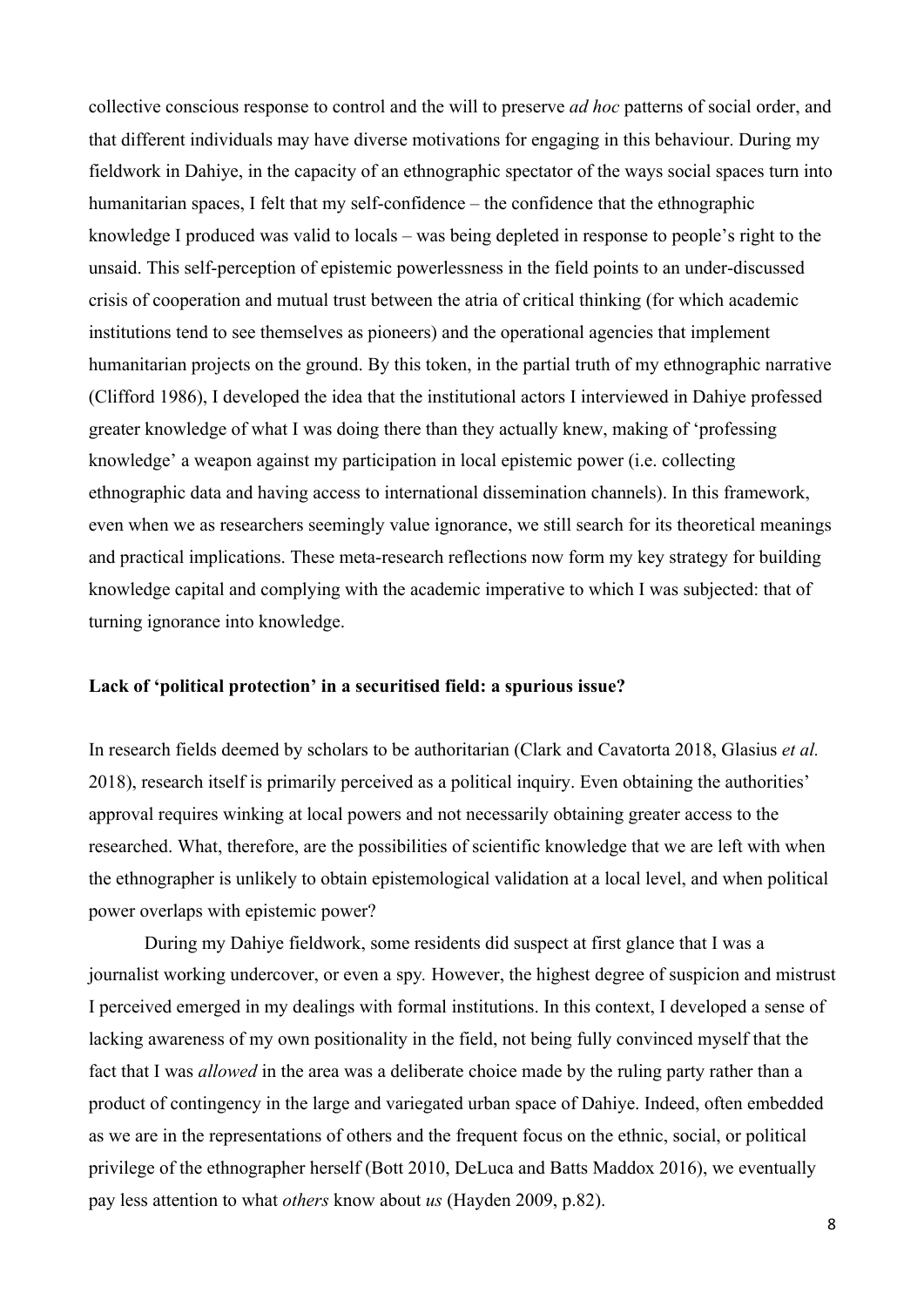Owing to this securitisation of the Dahiye environment, I often experienced what I would call the 'theatricalisation' of the field. Facing the widespread tendency to glamorise narratives and romanticise respondents' accounts (Barbour 2001), I often felt like I was part of a research participant-led 'Truman Show' (a 1998 film where director Peter Weir stages life as a massive TV set) where things happen and people speak and behave only as an outflow of my presence and movements. For instance, the first time I went to the headquarters of the Hezbollah-affiliated NGO *Jihad al-Binaa* in Haret Hreik (September 2011) – a pioneering organisation in Lebanon's reconstruction after the Lebanon-Israel war of 2006 – the building's caretaker was already waiting for me in the doorway and was clearly knowledgeable about the topic of my research and nationality. The organisation's staff welcomed me in a similar way once I reached the upper levels. This happened because the interview had already been scheduled with the NGO, and my professional and personal profile had probably been considered before they accepted my proposal to interview them in the first place. This awareness, however, would not protect me from the Truman Show effect. The emergence of mental red flags at times led me to self-censor when approaching people and making my research purposes explicit. Even in a retroactive effort of critical reflexivity (Turner 2013, p.398), these old mental red flags now do not allow me to retrieve the words or attitudes I had previously redacted. In Dahiye, the 'security society' that Hezbollah is said to have built throughout the years – and, presumably, the lack of political consent from Hezbollah to conduct my research in *their* area – therefore included communication scripts between myself and my interlocutors that gradually became predictable to me. For example, when I stepped into a music shop, the owner asked me *Amrika*? (by which he meant 'are you American?'), as he had never seen me around the suburb of al-Ghobeiry before.<sup>5</sup> I understood his question to be a way of ascertaining my nationality and, consequently, assessing whether I had been well received at a local level, considering the strong anti-Americanism of Dahiye's official moral sphere. In another occurrence, an engineer from *Jihad el-Binaa* grabbed the list of questions from my hands while I was interviewing him in what I interpreted as an attempt to know all of the questions before having to answer them, thereby trying to assert his epistemic power over me, an outsider whose knowledge depended on his answers.

Decisions about the kind of knowledge one supports are also decisions about 'what kinds of ignorance should remain in place' (Proctor 2008, p.26). If everything was already set up to receive me in the field, and if the local knowledge of my background and studies was inevitably greater than my knowledge of the field on the whole, what was the use of my mental red flags? The absence of political brokers, which the universities supporting my research mentioned as a primary issue, caused me to establish imaginary boundaries that I believed I should not cross, even though the research space was pan-political, and although no one was concretely preventing me from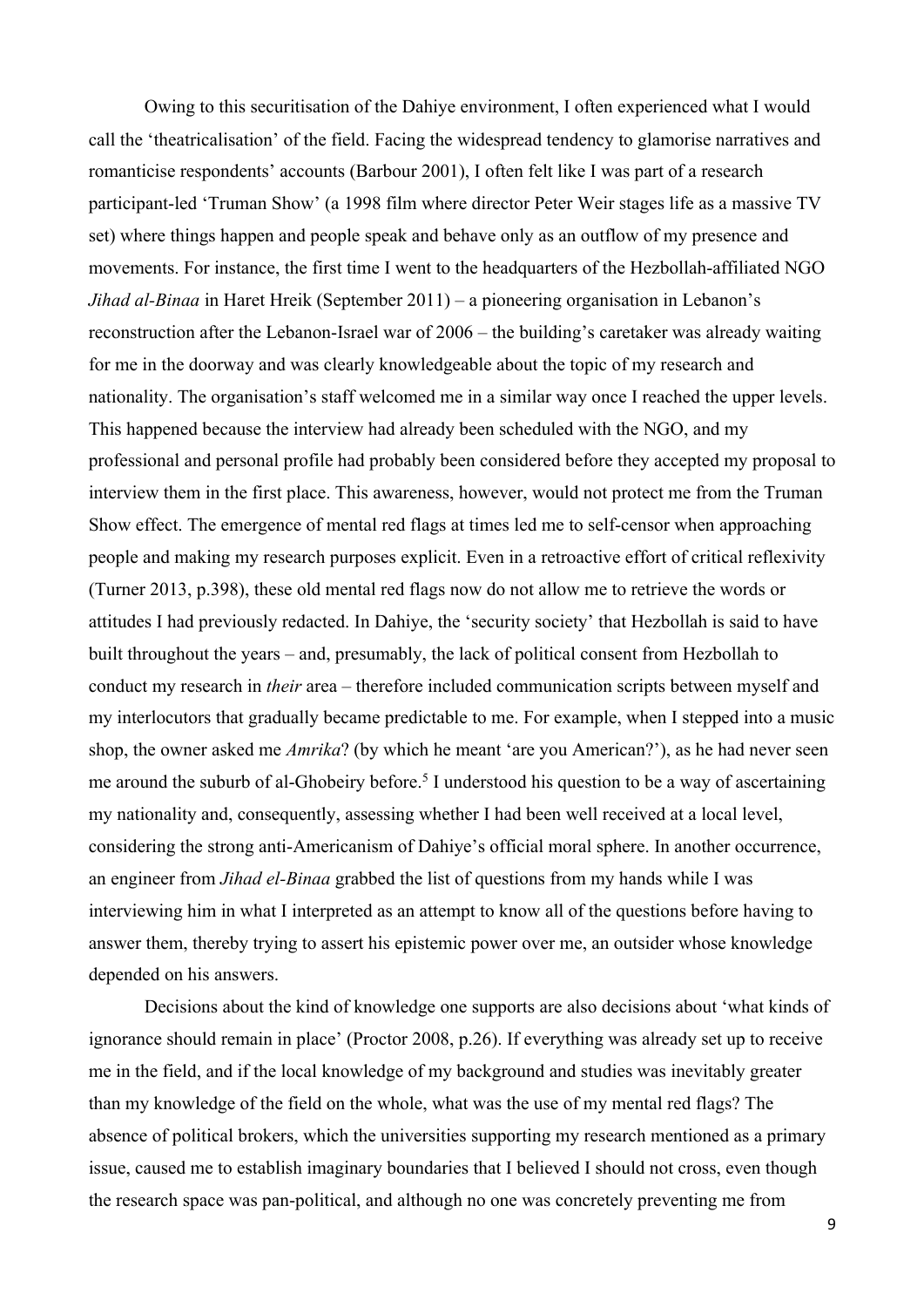conducting my research in Dahiye. Was Hezbollah-granted political protection the only way to escape my feeling of being immersed in a Truman Show atmosphere in the Dahiye context? It was unclear to me what it was that I *lacked –* or, maybe, what nationality I should have held - that would otherwise make it possible for me to experience spontaneous communication scripts. This missing political protection pragmatically resulted in an abstract state of mind, capable of triggering high levels of aprioristic wariness rather than becoming a useful safety tool in the field.<sup>6</sup> In this context, the helplessness engendered by my self-imposed mental red flags enhanced my sense of being epistemologically disenfranchised, which has been identified as a form of insecurity and sense of inferiority (Bergman Blix and Wettergren 2015, p.701; Kingston 2018). In this way, for me, the alleged lack of political protection became a flawed mental safe haven, which was apparently necessary if I was to enjoy free mobility in the field. Was I not already experiencing, to some extent, such freedom, despite my wariness in approaching people and verbalising my thoughts to them? 'Political protection' also became an ethical *passe-partout* that I was believed to carry when dealing with ordinary people, who often exhibit the suspicion inscribed in Dahiye's public ethics (Deeb 2006). For instance, NGO workers believed at times that I was interviewing them with Hezbollah's consent. Moreover, some people seemed to be eager to show me where Hezbollah-led NGOs were located and, in general, demonstrate their own knowledge of the territory; some even told me to mention their names to the party, as though I could have reported people's engagement with their institutions and strengthened their interrelation, enabling them to build their own 'political protection'.

As a further example of the epistemic powerlessness I experienced, Hezbollah's security guards often patrol in plain clothes. In the suburb of ar-Ruwess, passing by the headquarters of the martyrs (*mujamma' ash-shuhada'*) where the head of the party, as-Sayyid Hasan Nasrallah, normally delivers his public addresses, two men approached me when they noticed that I was hesitantly making my way toward the building, like someone keen to explore but uncertain which direction to take. I experienced here the subtle line between people who are officially in charge of local security and everyday surveillance by ordinary local people who are not professionally supposed to cooperate with them (Bhatt 2012, p.821) but do so nonetheless, perhaps spontaneously. The invisibility, to me, of their knowing or not knowing who I was and what I was doing there – along with my ignorance of their knowledge-holding status within an overall space of epistemological hegemony, which has powerfully been baptised as 'epistemological dictatorship' (Hastrup 2003) – ignited my generalised feeling of disenfranchisement. My feeling of being epistemologically vulnerable in *their* space and of observing people's lives in a limited way *because* I lacked political protection– as though other field research circumstances could ever allow ethnographers to access people's lives in their entirety – dominated my everyday experience in the

10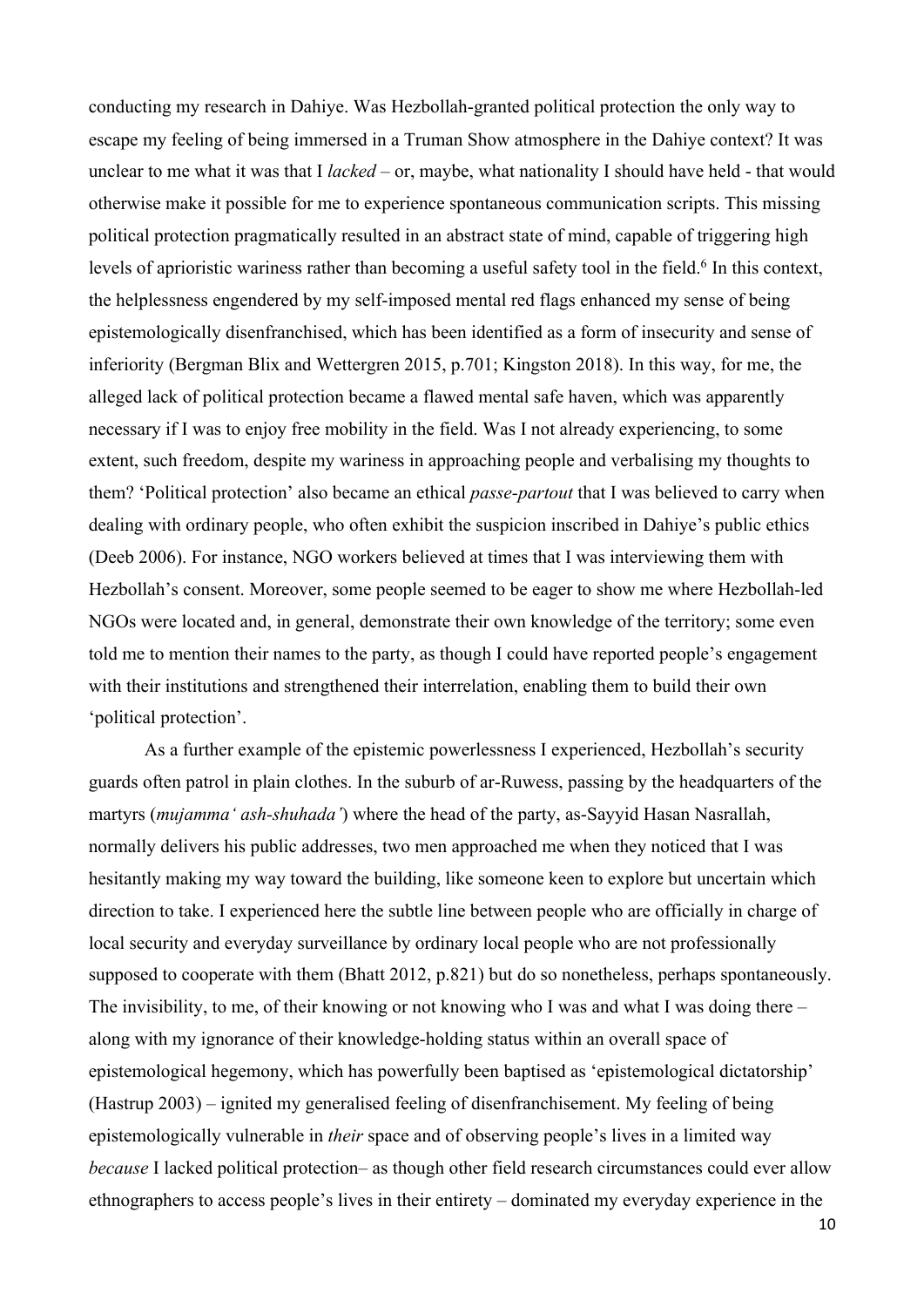field. Nonetheless, sometimes, in response to my wariness, I would sense people's instinct to trust me and share with me their stories and views, which introduced nuance into their general politics of the unsaid and eventually taught me about the infinite diversity of Beirut's southern suburbs.

The elusive line of separation between ignorance and knowledge, evident in the events I have narrated, preserves a knowledge-loaded value in its unresolvability. Would the official granting of political protection by the governing actors have helped me to gain trust and collect people's stories more easily and, consequently, even out the epistemological imbalance characterising the ethnographic scene? Furthermore, had Hezbollah granted me *de facto* political protection despite ignoring my attempts to get myself and my research approved and, thereby, somehow, ethically legitimised me in the local social sphere?

#### **Ethnography as a personal form of advocacy and witnessing in northern Lebanon**

At the time of my fieldwork I was worried about whether, as an ethnographer, I should have become politically involved in the research environment. While, until a few decades ago, the question of whether we were 'close enough was never an issue' (Passaro 1997, p.152-153) – leading to an impulse to refrain from intervening (Pandolfi 2008) – proximity has now become paramount in ethnographic research. The parallels between ethnographic work and political advocacy have however shown how these forms of knowledge seek and yet fail to represent 'refugee voices' (Cabot 2016). More recent work (Fassin in Stoczkowski 2008, p.352) has introduced the important conception that the observer's moral stances are *normal*. As I write, I in fact feel more concerned about what kind of difference my research could possibly make in the places I studied.

Having my research focus shifted from Dahiye - at that time hosting a relatively small number of Syrians and home to longer-term refugees - to the most recent forced migration from Syria in Akkar, I reproduced the same 'tyranny of emergency' (Minear 2002, p. 52) as the humanitarian apparatus. Among my reasons for engaging in humanitarian assistance was the belief of the aid recipients I met that the humanitarian apparatus' discourse of political neutrality and impartiality was 'dangerous' *vis-à-vis* their own life conditions. The neutrality rhetoric of humanitarian agencies on the ground also seemed to me to have a negative impact on the lives of Syrian refugees and their relationships with other social groups, by giving rise to widespread social frustration and new frictions. My initial lack of direct engagement caused me to feel like an academic parasite, as I was reproducing the structures of power that I contested in my writing. Moreover, while refugee interviewees in Akkar expected me to advocate for their cause, I realised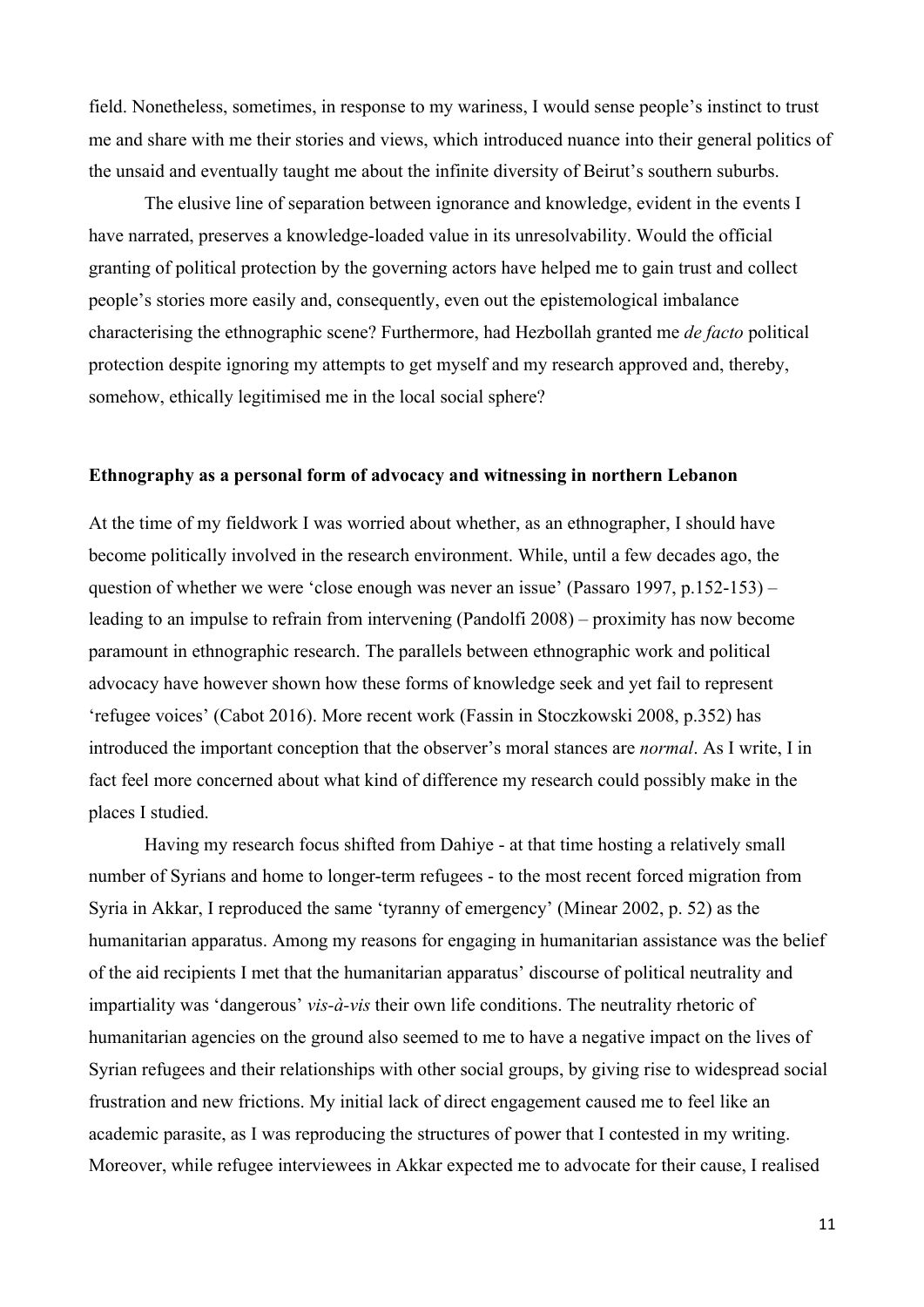that humanitarian providers sometimes look at researchers as inactive individuals ready to pass judgment on crisis responses about which they have no first-hand knowledge.

Activism in ethnography, particularly in times of crisis, is not new. The issue is mostly one of how ethnography can be configured as activism (Hermez 2011, p.42), and how it is possible to do that if we accept that socio-political engagement is the product of a legitimate personal choice.7 Doing ethnographic work is in itself a form of advocacy, given that, as a practice, it still entails a sense of entitlement to represent other people and, in some way, speak on their behalf. As Touraine conceptualised his 'sociological intervention', 'reflection and expression meet up in order to generate analysis and to produce action' (Touraine 1981, p.221). In this sense, making myself an activist in the North, in a first instance, enhanced my ethnographic confidence and redeemed my sense of epistemic powerlessness in Dahiye. My act of volunteering in Akkar was motivated by a personal response to the way in which crisis was conceived on the local level and to my personal frustration with not doing advocacy while producing academic research. As Myrna Mack, who was later assassinated in Guatemala, wrote, 'I feel my role reduced to one of extraction' (Oglesby 1995, p.256): extracting stories without doing anything for the people who tell them, and without necessarily trying to 'right wrongs'.

I therefore aligned myself with Hermez's 'radical posture for solidarity' (2011) in the effort to advocate for Syrian refugees who had repeatedly expressed to me their feeling of being depoliticised bodies in a space of survival. Such an approach tends to preserve solidarity with the participants when fieldwork is over (Hermez 2011). The 'deep-seated affinities' between research and humanitarianism (Guilhot 2012, p.87) resonate with the way I experienced the 'doing' of ethnography and the desire to witness (Behar 1997). I felt I had found a particularly efficacious form of witnessing the Syrian predicament in northern Lebanon when I decided to volunteer in the Tripoli-based Syrian Committee for Refugees in Lebanon (financed by the Syrian National Council based in Istanbul), which allowed me to enter the assistance regime as a provider and step into 'Plato's cave to witness reality from the inside' (Fassin 2012, p.245). After I had finished my work with the committee, which shut down shortly afterwards, I began to collect food and kitchen and toilet items in Italy and Beirut and distribute them to refugees I had met in Akkar who had expressed particular needs. I therefore deliberately tried to create a strong ground for research validation with aid beneficiaries.

My engagement in providing aid to Syrian refugees, however, was interpreted by some local and international institutional actors I interviewed as being antithetical to the people I had shared life with in Dahiye during my first fieldwork period. This was due to the general tendency to politicise relief in Lebanon – and, indeed, anywhere else – and to the alignment of the former March 14 coalition in Lebanon, $\delta$  which was an early and particularly generous provider of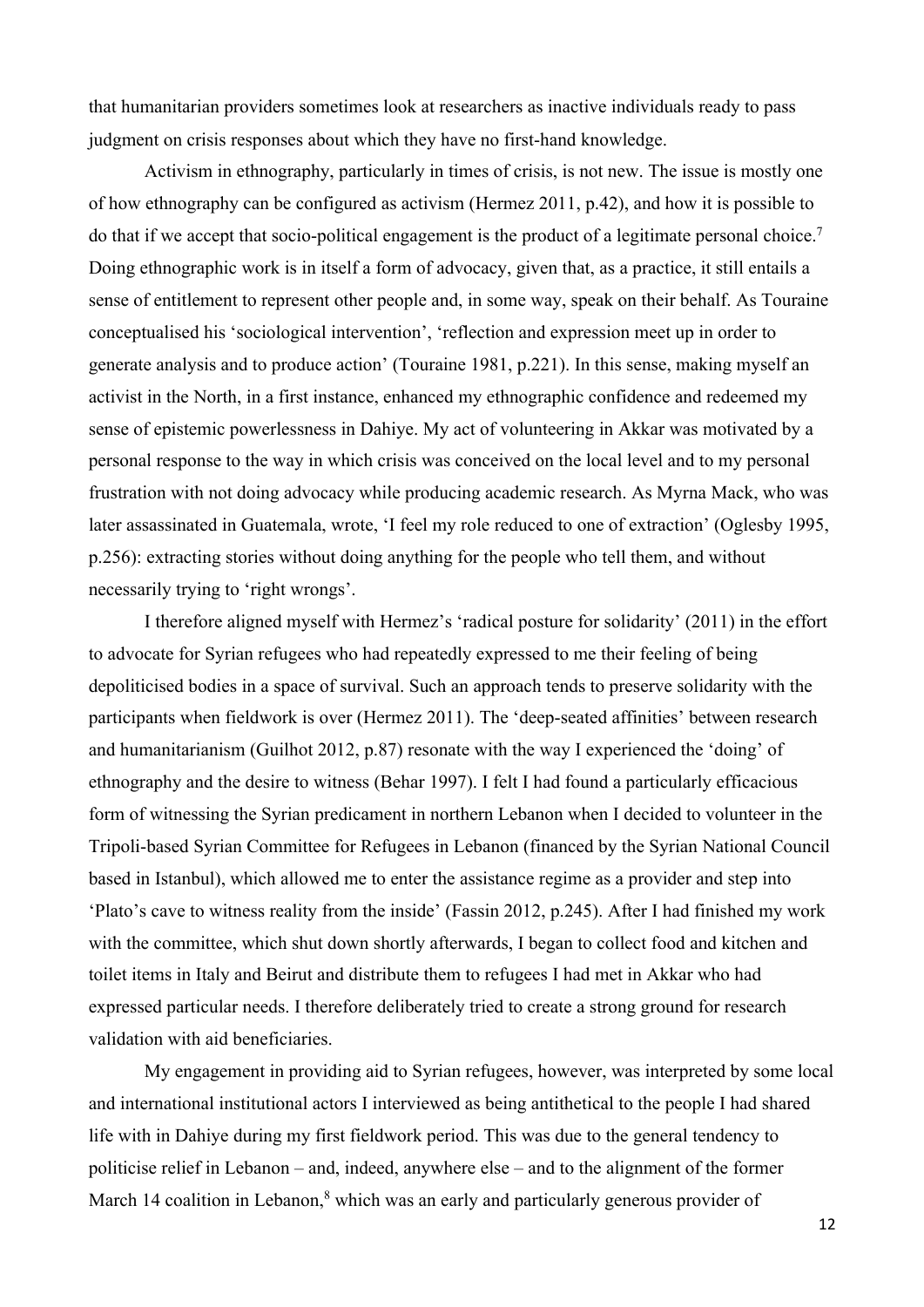assistance to Syrian nationals, with some groups from the Syrian opposition. I tried to transcend this institutional imaginary, in which helping Syrians would mean becoming partial and dangerously anti-objective. However, the way in which this category of field 'companions' (Beatty 2005, p.30) were experiencing my involvement in emergency-driven humanitarian assistance took me back to my initial perplexity about being enmeshed not in facts, but in emotional biases risking dehistoricisation (Guilhot 2012, p.95) and, consequently, the descientification of my research.

A series of inputs from the field mitigated my emotional perplexity. By speaking of 'betrayal' (*khiane*), refugees in Akkar vented their frustration with the political disengagement of the international community from the Syrian revolution and, more generally, the neutrality and impartiality politics of most international NGOs. This encouraged me to engage socially and to join the Committee, one of the least neutral aid providers I had come across.<sup>9</sup> For example, in early 2012, Syrian refugees voiced their discontent with the Halba municipality in Akkar, as it had denied a group of refugee men space in which to gather and discuss the events unfolding in Syria. The municipality's acknowledgment that the refugee presence in host countries was not merely *biological* but inherently *political* would have generated instability.

In this way, many refugees I personally knew had initially refused to be seen as 'refugees' and 'victims' (*laji'un* and *dahaiya*), terms with a passive and depoliticising connotation; instead they opted for the term 'displaced' (*nazihun*) <sup>10</sup> in order to highlight the fact that they would be able to return to Syria soon, or 'revolutionaries' (*thuwar*), which, like 'survivors', better connotes political agency (Feldman 2004, p.179) and the historical nature of their recent forced migration. Refugees became warier when expressing their political stance regarding the Syrian conflict in the presence of foreign aid workers. Refugees' wariness, more specifically, steadily increased with the escalation of violence in Syria. For example, while Amal, a Syrian refugee woman, had previously spoken out against the regime in public spaces and supported the Free Syrian Army (FSA), in which her husband had fought before becoming disabled, she limited herself to saying that 'the regime was difficult' (*sa'b*) when I accompanied her to visit humanitarian providers a few months later, and was evidently hiding the fact that her husband had previously joined the FSA. In this sense, refugees began to conceal knowledge and personal political stances and to gradually embrace the politics of the unsaid. My final days of doctoral fieldwork in Akkar in the autumn of 2013 raised feelings similar to those I had in Dahiye. As I was questioning myself at that time, should I resort to guessing the unsaid amongst the refugees as well, if I returned to Akkar years later?

As my interviews with international aid providers suggested, the standards of neutrality and impartiality that humanitarian operators are expected to adhere to, and even to promote at an interpersonal level, have ended up dramatically widening the power divide between beneficiaries and providers, whom the refugees considered responsible for making their predicament a chronic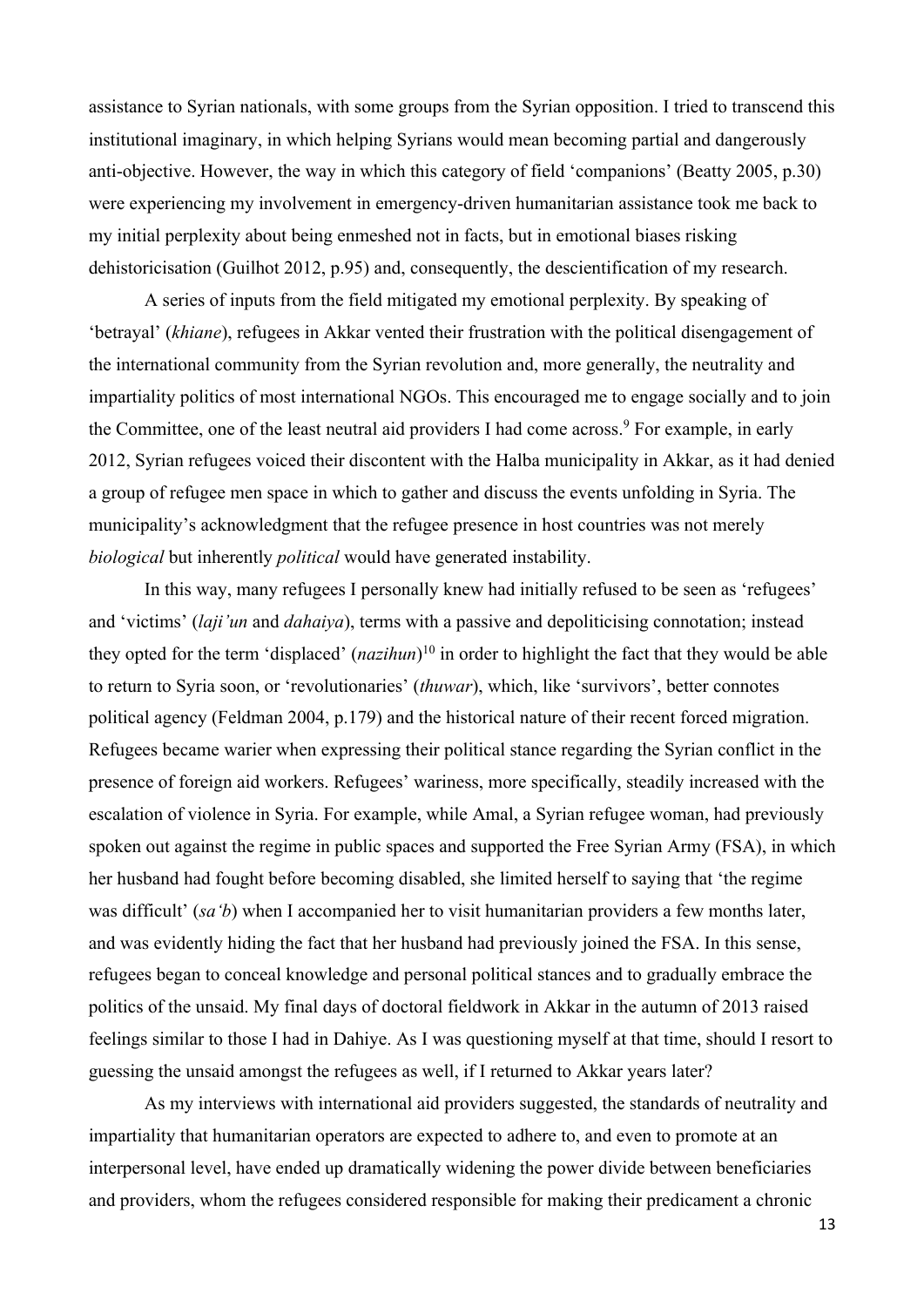one. Moreover, Syrian refugees viewed neutrality-driven humanitarianism as an act of unacceptance of the existing situation, embedding aid provision in a framework of how things *should* work rather than how they *are*. In this framework, my act of volunteering in the Tripoli-based Committee epitomised the 'maximalist' or 'solidarist' position of humanitarianism (Weiss 1998), according to which aid providers are encouraged to work in politically oriented structures, viewing neutrality and impartiality as counterproductive and rather identifying fully with the victims, or with a segment of the victims.

As a result, on the one hand, Syrian aid recipients among the research participants in Akkar seemed to feel more comfortable with me in my new role as volunteer and advocate. On the other, when I told Dahiye's local residents about my having volunteered in northern Lebanon, some of them made it clear that they felt I had betrayed them in light of my *previous* empathy with their predicament, which had created common ground and resulted in them somehow attributing 'insiderness' to me (Ergun and Erdermir 2010, p.34). At that point, resonating with other research based on what are generally approached as 'opposite sides' (Ben Shitrit 2018, p.260), my feeling of being torn between two suffering communities reached its apex. My empathy for the Syrian refugees and revolutionaries<sup>11</sup> in Akkar and my emotional empathy for people struck by Israeli attacks in the southern suburbs of Beirut rendered me emotionally split, because the way in which I was expected to learn people's suffering in these Lebanese regions was contextually connoted. Indeed, human suffering in the two settings became antagonistic, since people could publicly express it through Manichean political spheres of conflict. The March 8 and 14 coalitions, which had politically polarised the country in 2005, co-opted the July war and the ongoing Syrian conflict, respectively, to show accountability through aid distribution in order to demonstrate the humanitarian rationales behind their politics. As a result, people suffering from the conflict became public victims insofar as their victimhood was socially recognised (Summerfield 1995) and dealt with as such by the political community that governs their area more broadly.

According to some institutional advice I received while in the field, due to the politically polarised environment, it would be better if people in Dahiye did not know about my research in northern Lebanon and (above all) the fact that I had volunteered with the Syrian opposition, in the interests of my own safety. As I largely familiarised myself with both of my field sites, I sometimes distanced myself from the institutional policy of self-censorship, *de facto* breaking a tacitly negotiated deontological code between myself and the universities involved in my research project. Indeed, a sizeable number of my interlocutors did not identify with the mainstream ideology dominating their polity. Also, the suggested ethnographic political strategies – such as, for example, not making people aware of where my research had taken place – seemed to me not only to be unnecessary at times, but even to suggest a biased approach to the researched.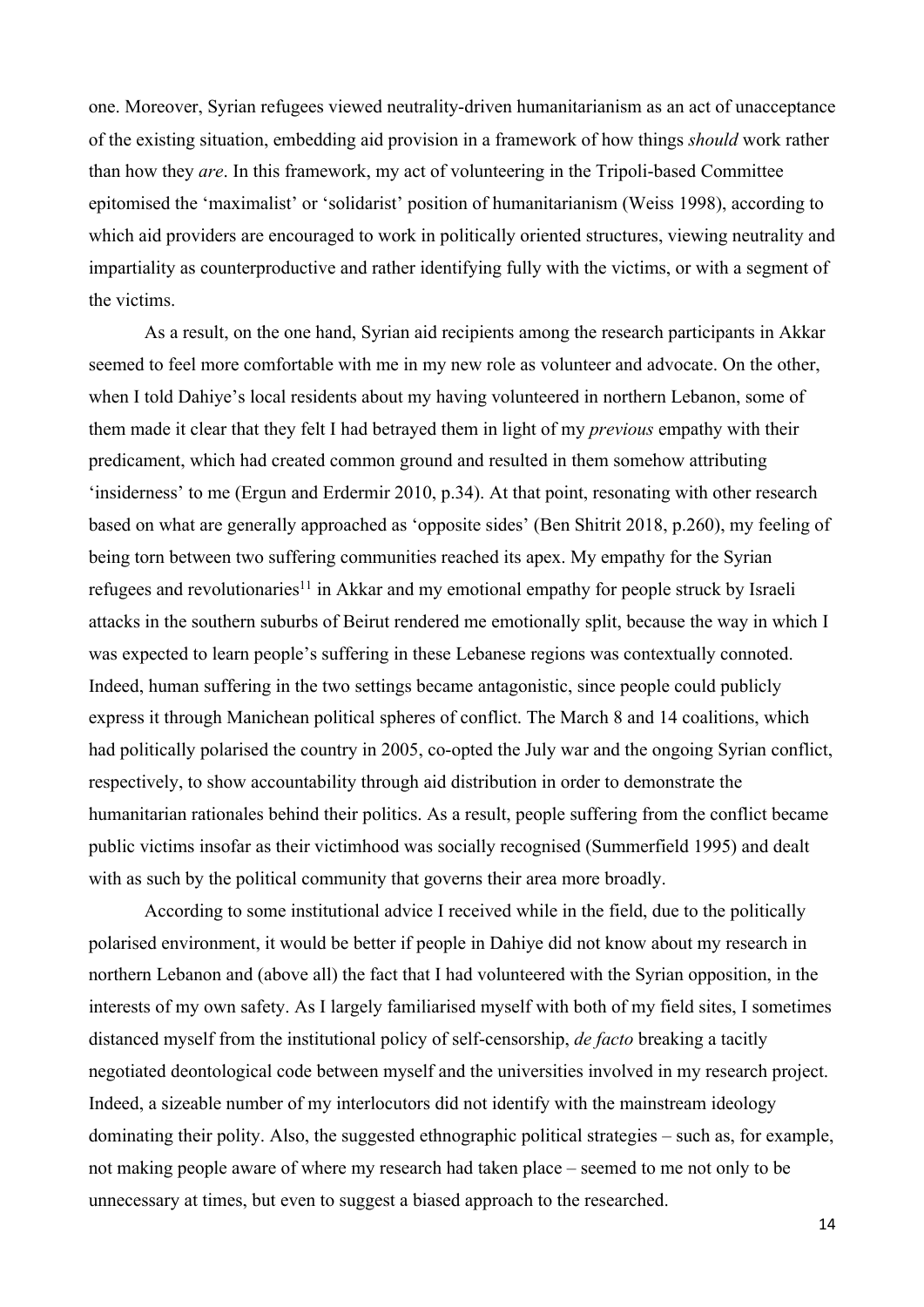# **The unintentional 'war of intentions': ethnographic activism facing epistemological invalidation**

Not only some of the Dahiye residents I interviewed, but also some of the humanitarian practitioners I met in Akkar, viewed my engagement in the Syrian Committee for Refugees in Lebanon as an epistemological failure, as I was expected to live up to research neutrality in order to maintain *the* validation of my research; they did not recognise, however, that what they actually meant was *their* validation. While in the field, I began to question the extent to which my research epistemology would be legitimate if my ethical principles of political advocacy and my mere *being there* to observe humanitarian practices were antithetical to the international humanitarian apparatus. During 2012-13, this apparatus was becoming a fundamental actor in local governance and an emerging epistemic power in the Akkar region, which had historically been neglected by the central state (Gilsenan 1996, Makhoul and Harrison 2002, Abi-Habib Khoury 2012). This process was gradually merging political power with epistemic power.

While the refugees were seemingly used to sharing words and experiences with practitioners and researchers, the humanitarian actors looked on ethnographic methods as appropriation. Humanitarian agencies showed me a phobic aspect of their organisational culture; as Hezbollah's Truman Show, seeking to predict and tackle my acts and questions, had unearthed in Dahiye, they feared and questioned research on their work. From their perspective, this sort of 'exighophobia'<sup>12</sup> (the fear of explanation) threatened their credibility and deprived the practitioners of their humanity. In this sense, inquiring about humanitarian action beyond individual intentions was deemed unethical. They therefore tended to reclaim and reify the virtuous intentionality behind emergency relief programs regardless of actual consequences. This reveals how the humanitarian apparatus may wish to maintain control over the ways in which their actions are publicly represented and their projects valued. In this realm, knowledge is largely produced according to bureaucratic criteria, which justify their work and their funding. In the humanitarian environment of Akkar, I experienced a climate of suspicion that was different from but just as intense as that in Dahiye. Due to Hezbollah's longstanding political power, Dahiye's epistemic power-holders would rather not engage with me as a 'feared' arbiter of their local politics, but preferred to see me as an epistemologically disenfranchised inquirer, even though I did not intend to undertake a political inquiry regarding local support for the party. Likewise, in Akkar, my research did not intend to aprioristically unmask the dirty sides of aid work. I felt as though I was engaging in an unintentional war of presumed and mutually accused intentions between me and the humanitarian actors: my intention was to produce valid ethnographic knowledge while supporting the Syrian political cause, while theirs was to protect and alleviate the suffering of refugees in a highly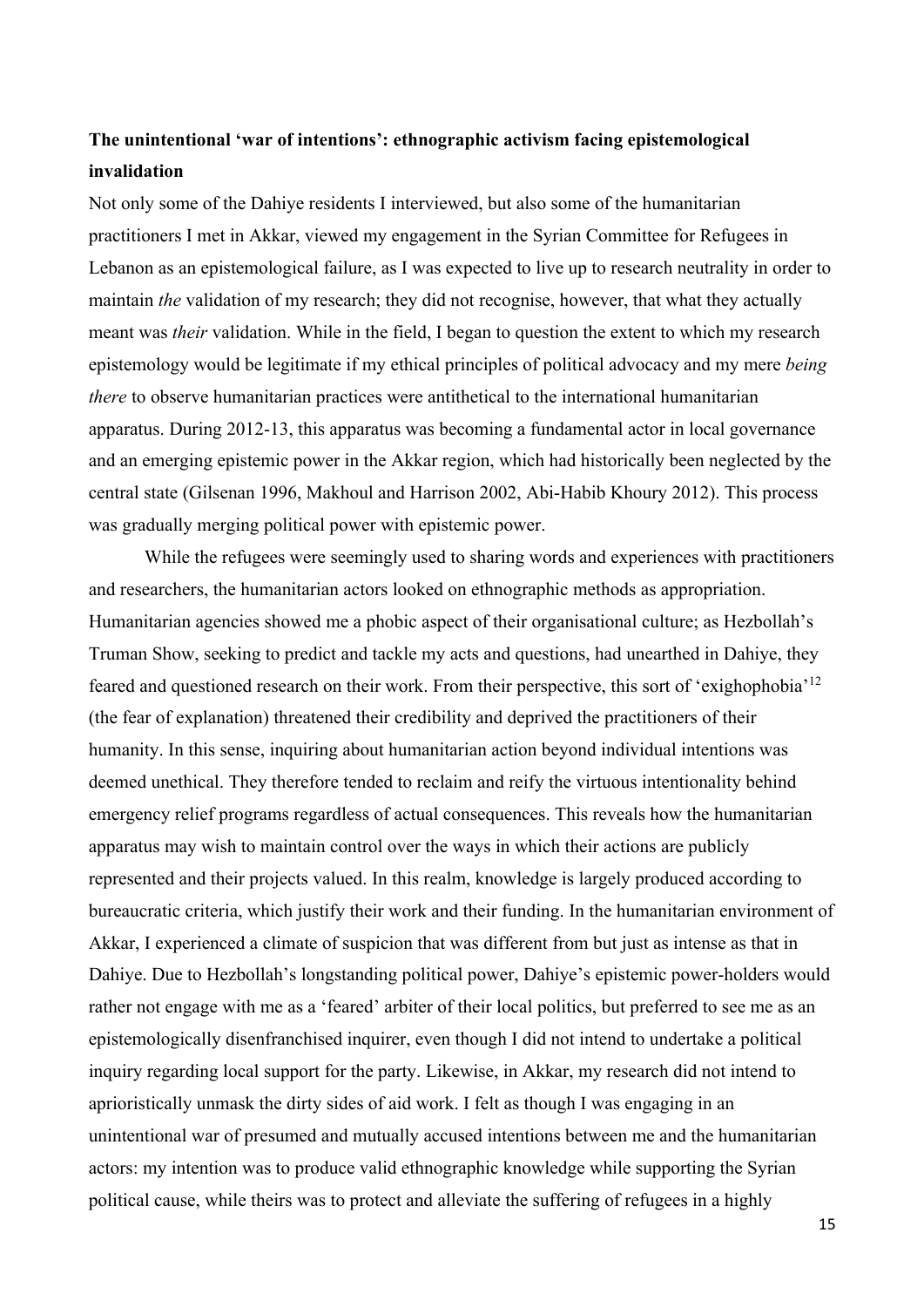sensitive political context, therefore ensuring that the knowledge produced from these dynamics would echo the success of their hopeful practices. But what could 'valid ethnographic knowledge' mean in such a tension?

Ethnographic work in NGO settings has often been seen as a judgment against the professional competence of practitioners, their efforts, their emotional intentionality, and their enthusiasm (Mosse 2006). The wariness of international aid workers and the epistemological invalidation of research focusing on their work have unearthed the outcome-oriented logic of an enterprise culture in which understanding humanitarian settings means assessing whether or not projects are successful. Some practitioners interpreted my ethnographic choice to focus on aid (non- )recipients in particular as a strategy to tarnish their reputation, as though I was deliberately looking for evidence of wrongdoing. Thus, gaining their research validation was approached as a *sine qua non* condition for me to become a local knowledge power holder in the humanitarian space, and emerging alternative epistemologies had to be quashed by the organisations. Their implicit message on approval was used to reassert the need to obtain their consensus – and, therefore, a subtle form of epistemological validation – before accessing beneficiaries and producing knowledge on the humanitarian experience in Akkar.

On formal and informal occasions, people working in Akkar-based organisations avoided talking openly about their work. From the perspective of some, a critical analysis of humanitarianism without first-hand experience of being a practitioner was an ethically illegitimate and epistemologically faulty evaluation of their work and an appropriation of their lived experience, which was made up of successes and failures (Mosse 2006, Mercer and Green 2013). In fact, some of the humanitarian providers I interviewed tended to associate ethnographic research with the technical assessment of aid provision, meaning that they were sceptical about the academic ability to 'criticise' their projects without having the same professional background. These factors, to their minds, invalidated my ability to construct knowledge around the humanitarian impact on society and the latter's response to emergency relief provision, particularly by ethnographic means.

Even though my fieldwork was happening in a space where political power is generally scattered in terms of implementation, security maintenance and service provision, I was eventually haunted by the same feeling that had arisen during my Dahiye experience: a lack of epistemological confidence, which is a vital component of successful research. My experience in Dahiye - where I encountered the professed knowledge of a local ruler that pursues pan-politicisation - and Akkar where I instead experienced professed ignorance of tentatively apolitical beneficiaries - induced me to question myself as the knowledge arbiter in the multi-epistemological space, where 'guessing the unsaid' in either aspiringly pan-political or neutral spaces is allowed as a tool of knowledge production. Intimate confidence in conducting fieldwork needs to imply neither the ethnographers'

16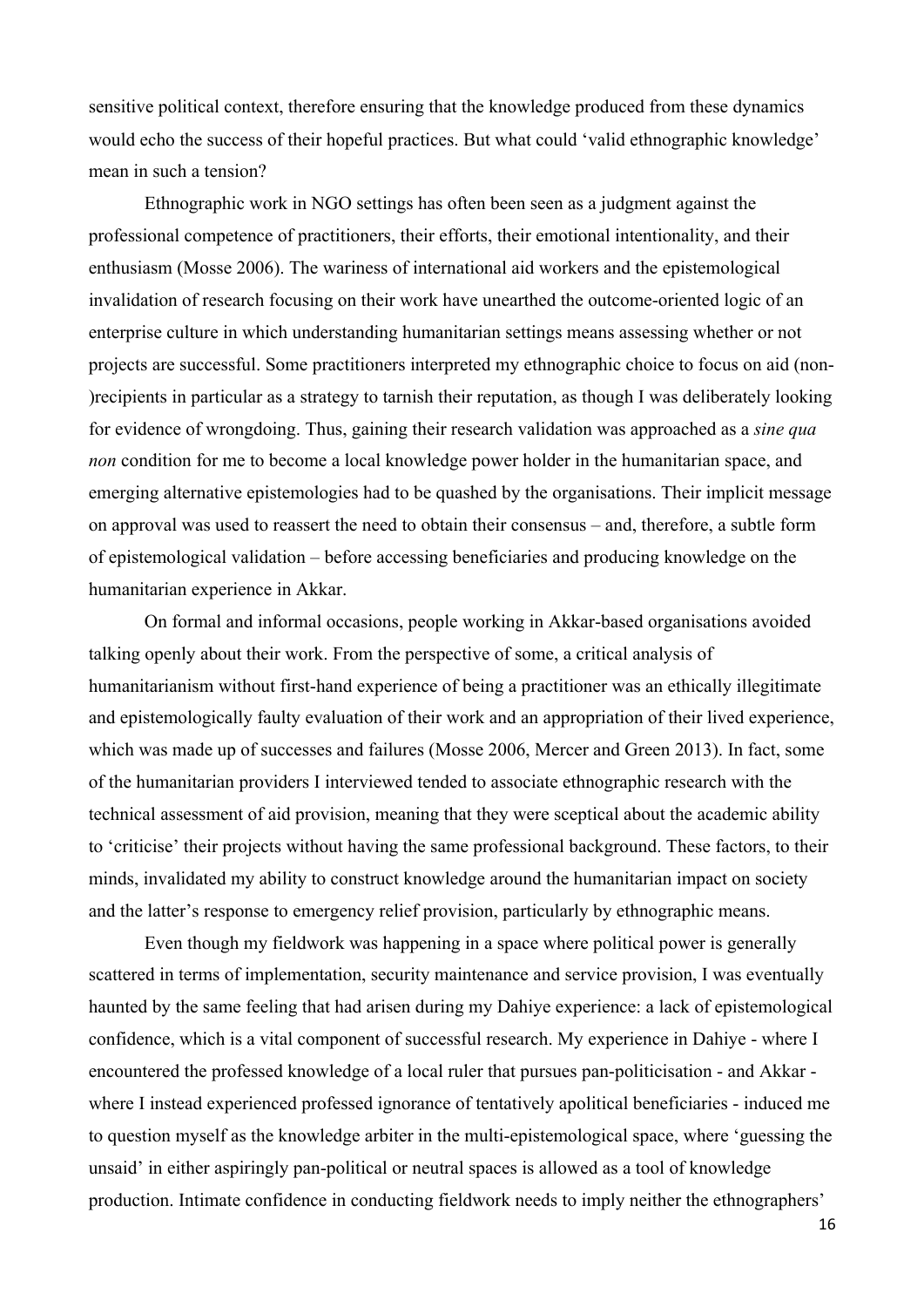dismissal of their own political perspectives nor a political intervention, especially in contexts of repression where the risks of public ethnography are tangible (Hamdy 2017). But this epistemological polyphony needs to inform our theory as well as our methods. More importantly, ethnographic confidence should be about a constantly intersubjective effort toward counterepistemologies; an effort to produce an afterlife for my research, which I have not undertaken.

## **Conclusion**

As mentioned (Paerregaard 2002, p.331), 'sharedness' does not mean that ethnographic data produced from our field experiences represent a uniform body of information authenticated and validated by both the researcher and the informant. Although the once-and-for-all validation of research does not exist for ethnographers, it may do to interlocutors, and this was the case in my field-sites. I therefore refer to this tension when I discuss the 'validation' of my research and my epistemology. In this vein, I have tried to explore the way in which the politics of knowledge in my research sites is entangled with the knowledge power-holders *in loco.* In Dahiye, a pan-political space, no one materially impeded or hampered my research but myself, due to the mental wariness that previous accounts of this securitised area had fostered in me. Moreover, the local governors' politics of 'professed knowledge' triggered a process of self-censorship. In Akkar, an allegedly neutral humanitarian space, where my ethnographic presence became overtly public, epistemic power-holders sought to discipline and weaken my knowledge production efforts. By disentangling the knowledge economy of ethnographic-political-humanitarian interactions, I have therefore shown how both mental and material hurdles can shape and diversify our access – or lack of access - to the field, which needs to be continuously negotiated in a never-ending process.

While I had overall experienced a spurious need for political protection in Dahiye to counter local 'professed knowledge', in Akkar, the Syrian refugees seemed to require my active engagement, while humanitarian organisations wanted to maintain control over the local production of knowledge and rewarded 'professed ignorance'. The epistemological questions stemming from such diverse field experiences relate to how I create knowledge between, on the one hand, guessing the unsaid in a securitised field where a public ethics of suspicion is effectively enacted and, on the other, advocating for the refugees' right to maintain their political dimension *vis-à-vis* 'bare life' humanitarianism (Agamben 1998) and its Dunantist neutrality principle.<sup>13</sup> By causing Syrian refugees to depoliticise their own language and deeds in the public sphere, the neutrality imperatives of the international humanitarian apparatus increasingly required me to guess what was left unsaid in Akkar – exactly as I had done months earlier in Dahiye, where negotiating the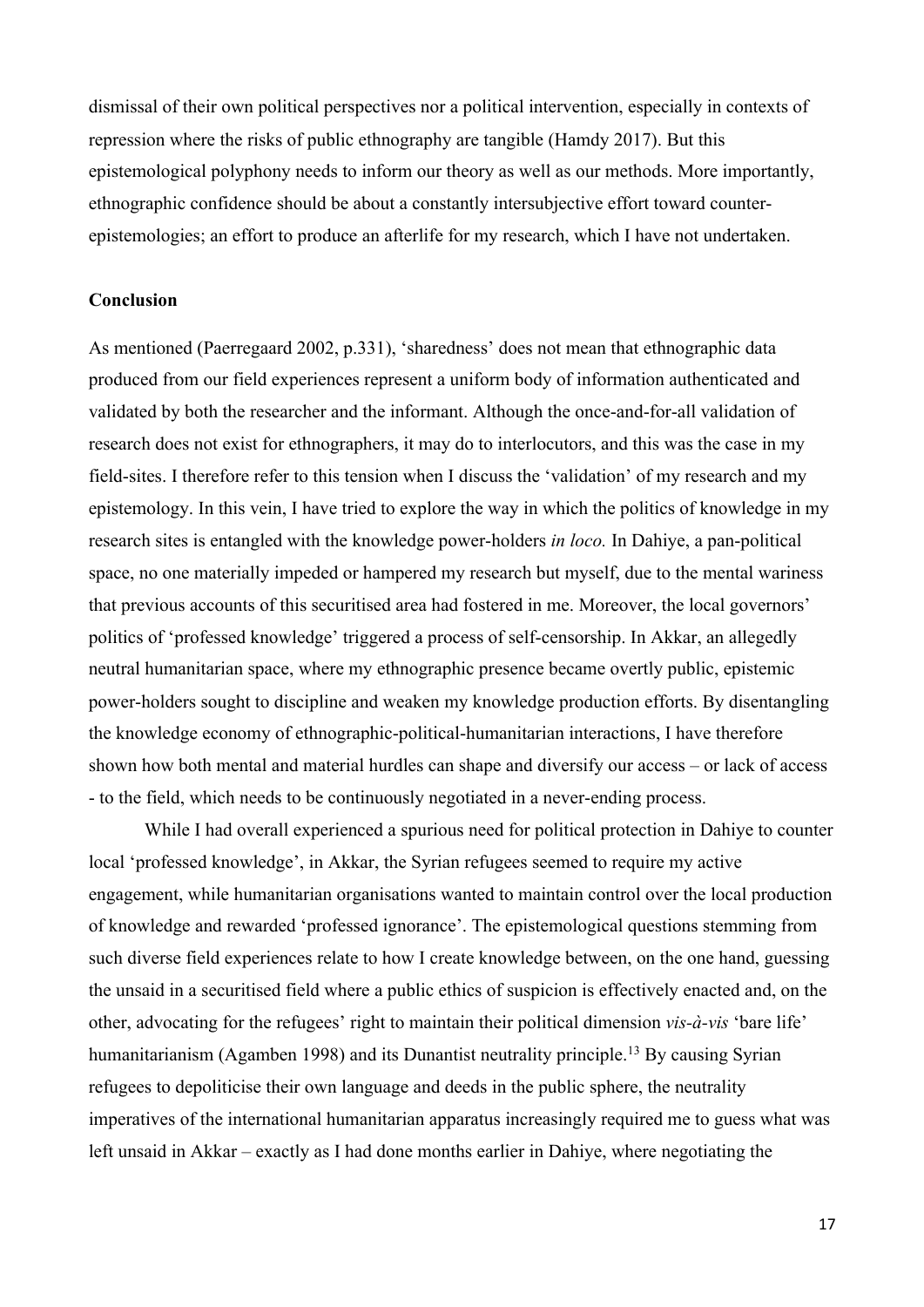research epistemology with the local rulers would have effectively meant legitimising their public politics.

These two experiences show how ethnography politics is configured differently in response to the way knowledge power-holders (local authorities in Dahiye and humanitarian actors in Akkar) diversely demand the validation of our epistemology, while leading ethnographers to a feeling of disenfranchisement. Should writing about these theoretical and practical difficulties be the compensatory asset of the afterlife of ethnography, I wonder how we researchers, once weakened by knowledge power-holders, can ever deal with the desire to re-validate the knowledge produced in the eyes of all our field companions. It seems to remain a desire that is laden down with morality and that, when left unfulfilled, leaves us with a sense of unaccomplishment, which this article has sought to analyse in the attempt to pursue more significative ways of tackling it. Ultimately, research 'validity' was not endangered by the need to 'guess the unsaid' in the field, as I worried throughout my fieldwork, but by the fact that I began to approach ethnographic confidence as a collective process at a later stage, intent as I was on battling epistemic power.

The aspiring pan-politicisation of Dahiye's space by Hezbollah and the attempted neutralisation of Akkar's research spaces by international humanitarian practices both established an epistemological hegemony, albeit in different ways. Both epistemic powers demanded that I constantly negotiate my presence in the field and the meanings of my research. The ethnographic challenge lies in producing knowledge while tackling the apparent incompatibility between the researcher's epistemological and ethical points of departure, those of local (political and/or epistemic) power-holders, and the research participants' expectations – in Akkar, this was particularly evident, meaning on the one hand positively assessing international humanitarian programs for the INGOs and, on the other, turning my research into refugee-friendly policy-making for the Syrian refugee interviewees. Dahiye and Akkar here emerge as spaces where different politics of knowledge intertwine: spaces which, considering the importance that advocacy gradually acquired in my research pathway, left me with the desire to conciliate diverse epistemologies around what my research should have been about and aimed at. In spaces gate-kept by different forms of epistemological hegemony, this desire of mine is as politico-moral as epistemological, as was my practice to eliminate the divide between my performative self and my real self in 'unprotected' fields. However, this dissonance between the performative and the real selves was promoted as an institutional need when my politics were not in line with those of my field companions, therefore when I had to deal with 'political others' (Shitrit 2018, p.261). It is in this confused realm, where I no longer distinguish epistemic powerlessness from an actual lack of research accomplishment, that I have sought to identify a meaningful interspace between the expected production of academic knowledge (the professional reason for my presence there), my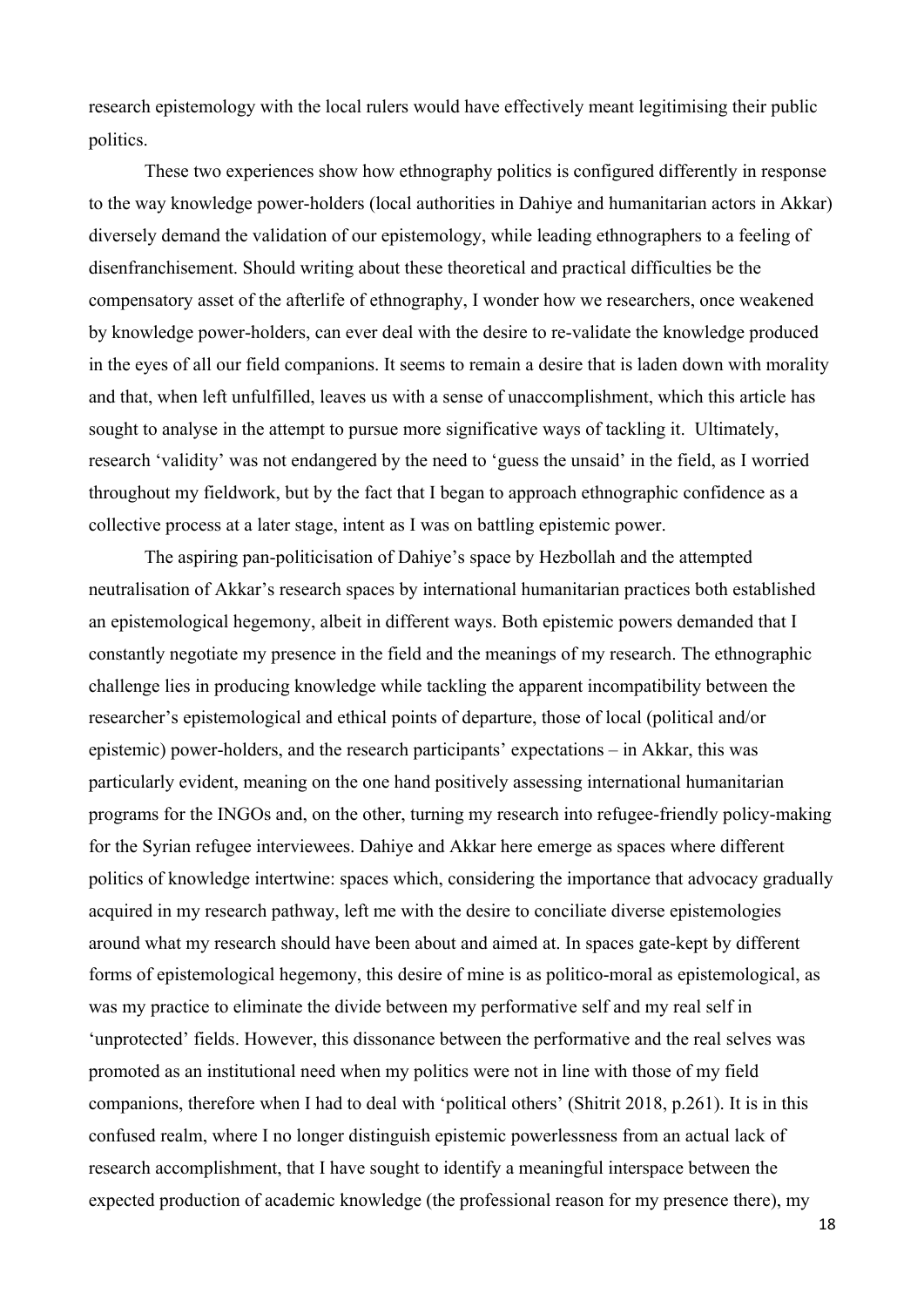feeling of ethnographic disenfranchisement, and my personal effort to guess the unsaid, on the basis of my belief that some research interlocutors *knew* but did not want to voice their knowledge in Dahiye and Akkar for multiple reasons.

Although challenging epistemological hegemony is political – a challenge that several ethnographers have already considered in viewing the production of knowledge as inevitable acceptance of competition, conflict and 'troubles' (Gallo 2011, p.70) - our subsequent desire to have our knowledge production validated by all of our field companions stems from our hurt morals. Nonetheless, as mentioned, our concern cannot only be limited to ensuring ethical and humane research in the MENA region. Through an awareness of this tension, with this article I aim to foster further critical dialogues about knowledge, action and ethics to rethink ethnographic confidence as an active effort toward participants' counter-epistemologies, rather than as mere 'acceptance' of polyphony (often revolving around how ethnographies are written rather than how actual social transformations can be triggered) and of conflict that eventually leave ethnographic authority unquestioned. Ethnographic confidence and research validation cannot only come either from the scholarly community or from those powerful segments of field interlocutors who would validate our epistemology. Ethnographic confidence needs to come from the field as well as from the afterlife of fieldwork, uncomfortably shaping our theories and methods on an intersubjective ground. No research can ever be valid without restitution.

## **Disclosure Statement**

No financial interest has arisen from the direct applications of this research.

## **Funding**

This research was supported by the 2010-2015 International Postgraduate Research Scheme and the International Postgraduate Award of the Australian government. It was also supported by the Travel Grant Scheme 2012 and the Kick Start Grant 2011 of the University of Sydney (Australia).

## **Acknowledgments**

The author would like to thank the anonymous reviewers for their insightful comments, and Nora Stel (Radboud University), Lewis Turner (University of Newcastle), and Francesca Meloni (King's College London) for their invaluable feedback on an earlier draft of this article.

## **References**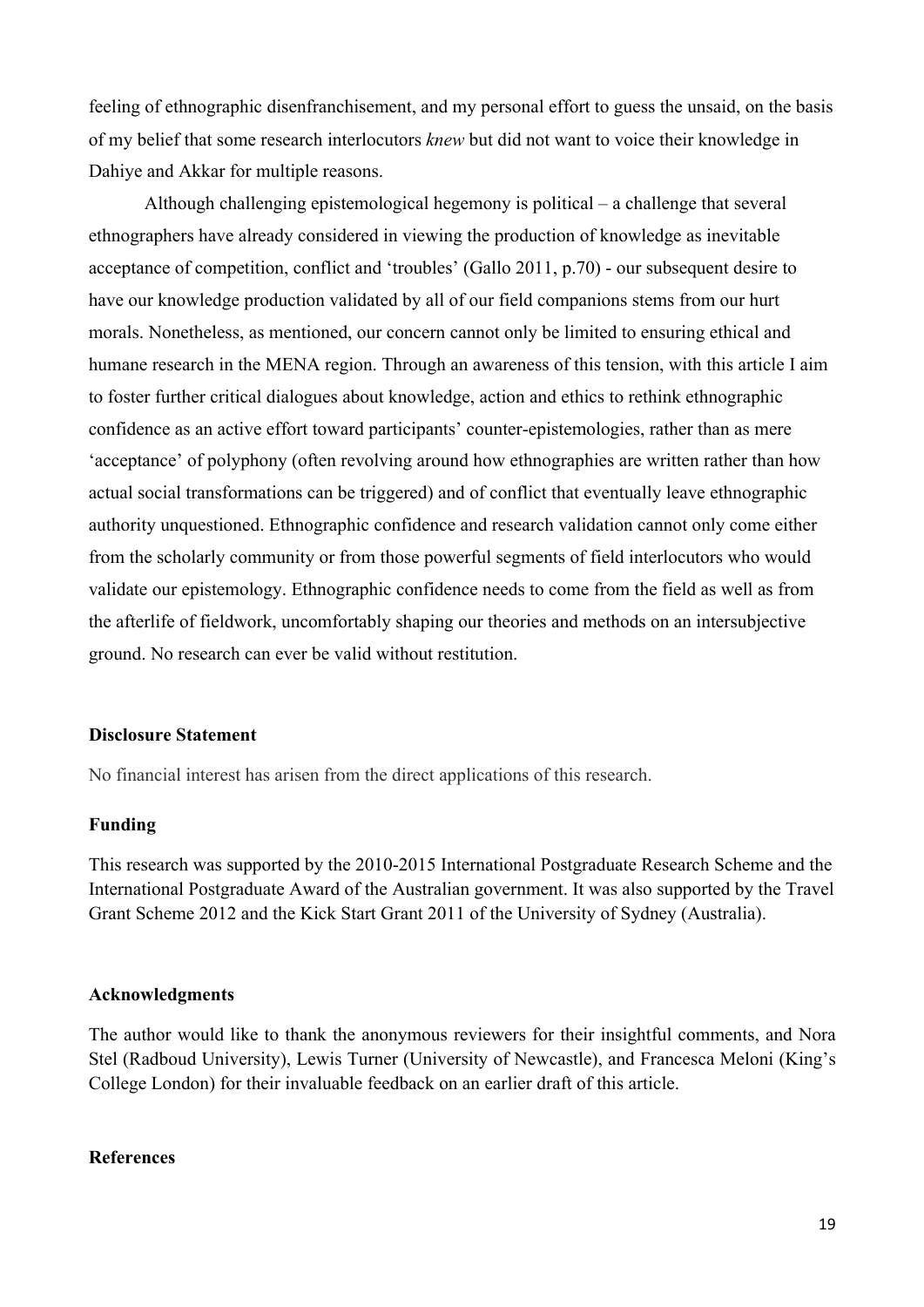Abi-Habib Khoury, Roula. 2012. *Rapid Assessment on Child Labour in North Lebanon (Tripoli and Akkar) and Bekaa Governorates*. Beirut: USJ and ILO.

Agamben, Giorgio. 1998. *Homo Sacer: Sovereign Power and Bare Life*, trans. Daniel Heller-Roazen. Stanford, CA: Stanford University Press.

Barbour, Rosaline S. 2001. Checklists for improving Rigor in Qualitative Research: A Case of the Tail wagging the Dog? *BMJ* 322, 1115-1117.

Basso, Keith H. 1970. 'To Give up on Words': Silence in Western Apache Culture. *Southwestern Journal of Anthropology* 26 (3), 213-230.

Behar, Ruth. 1997. *The Vulnerable Observer. Anthropology that Breaks Your Heart.* Boston, MA: Beacon Press.

Ben, Shitrit, L. 2018. Intersectionality Theory and Working with 'Both Sides'. *In* Janine A. Clark and Francesco Cavatorta, eds. *Political Science Research. Methodological and Ethical Challenges*. New York: Oxford University Press, 254-263.

Bhatt, Chetan. 2012. Human Rights and the Transformations of War. *Sociology* 46 (5), 813-828.

Blix Bergman, Stina and Wettergren, Asa. 2015. The Emotional Labour of Gaining and Maintaining Access to the Field. *Qualitative Research* 15 (6), 688-704.

Bouris, Erica. 2007. *Complex Political Victims*. Bloomfield, EUA: Kumarian.

Bott Esther. 2010. Favourites and Others: Reflexivity and the shaping of Subjectivities and Data in Qualitative Research. *Qualitative Research* 10 (2), 159-173.

Cabot, Heather C. 2016. Refugee Voices: Tragedy, Ghosts, and the Anthropology of Not Knowing. *Journal of Contemporary Ethnography* 45 (6), 645-672.

Clark, Janine A. and Cavatorta, Francesco. 2018. *Political Science Research in the Middle East and North Africa. Methodological and Ethical Challenges*. New York: Oxford University Press.

Clifford, James. 1986. On Ethnographic Allegory. In James Clifford and George E. Marcus, eds. *Writing Culture: The Poetics and Politics of Ethnography*. Berkeley: University of California Press, 98–121.

Creswell, John W. 2003. *Research Design: Qualitative, Quantitative and Mixed Methods Approaches (2<sup>nd</sup> ed.).* Thousand Oaks, CA: Sage Publications.

Deeb, Lara. 2006. *An Enchanted Modern: Gender and Public Piety in Shi'i Lebanon*. Princeton, NJ: Princeton University Press.

DeLuca, Jame R. and Batts Maddox, Callie. 2016. Tales from the Ethnographic Field: Navigating Feelings of Guilt and Privilege in the Research Process. *Field Methods* 28 (3), 284-299.

Enguix, Begonya. 2014. Negotiating the Field: Rethinking Ethnographic Authority, Experience and the Frontiers of Research. *Qualitative Research* 14 (1), 79-94.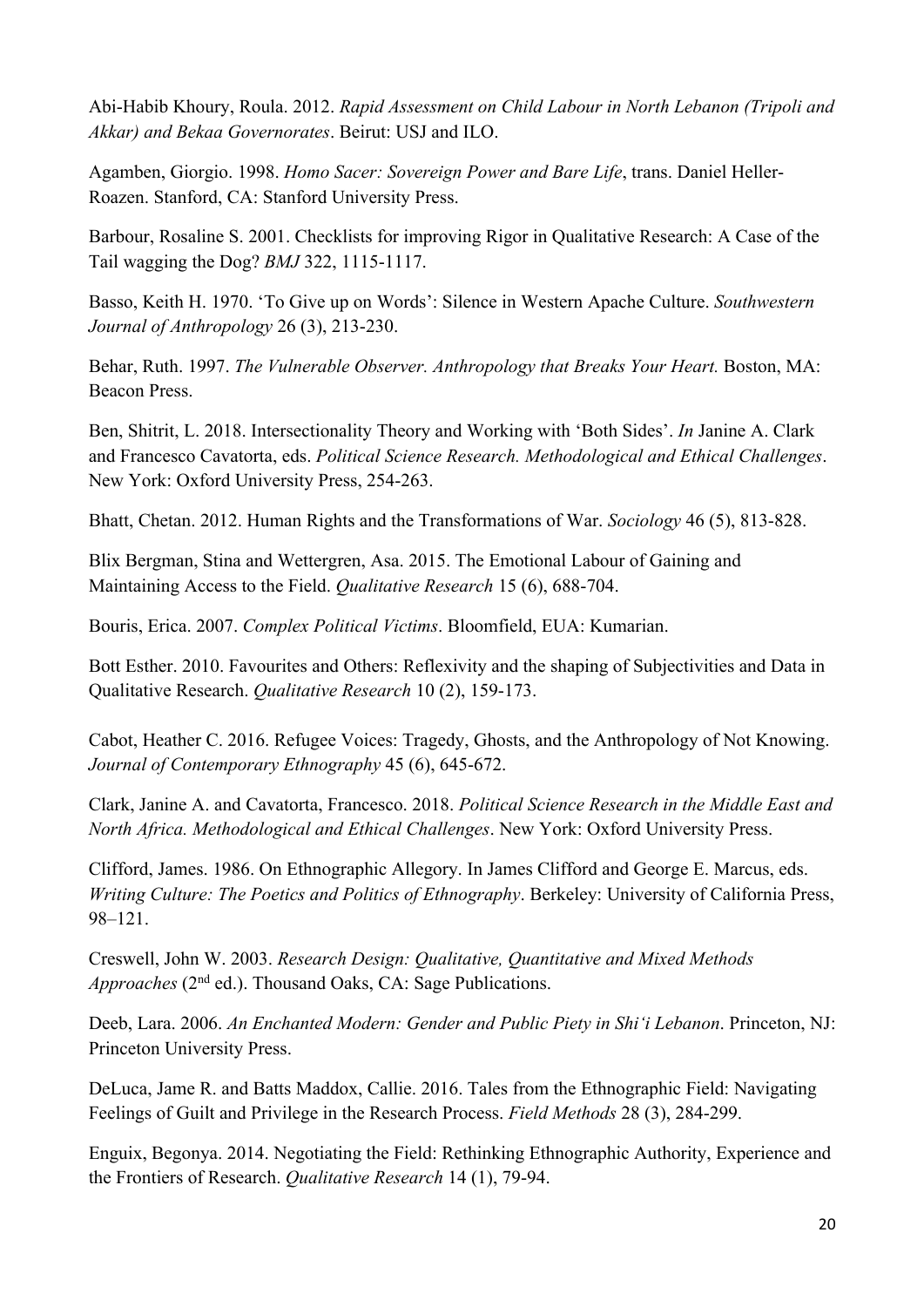Ergun, Ayca and Erdermir, Aykan. 2010. Negotiating Insider and Outsider Identities in the Field: 'Insider' in a Foreign Land; 'Outsider''s in One Own's Land. *Field Methods* 22 (1), 16-38.

Fassin, Didier. 2012. *The Humanitarian Reason: A Moral History of the Present.* Berkeley, CA: University of California Press.

Fassin, Didier. ed. 2017. *If Truth be Told*. *The Politics of Public Ethnography*. Durham and London: Duke University Press.

Feldman, Allen. 2004. Memory Theatres, Virtual Witnessing, and the Trauma-Aesthetic. *Biography* 27 (1), 163-202.

Feldman, Ilana. 2012. The Humanitarian Condition: Palestinian Refugees and the Politics of Living. *Humanity* 3 (2), 155-172.

Foley, Douglas E. 2002. Critical Ethnography: The Reflexive Turn. *Qualitative Studies in Education* 15 (5), 469-490.

Gallo, Ester. 2011. The Unwelcome Ethnographer, or What 'Our' People (May) Think of Multisited Research. *In* Simone Coleman and Pauline von Hellermann, eds. *Multisited Ethnography. Problems and Possibilities in the Translocation of Research Methods*. New York: Routledge, 54- 72.

Gilsenan, Michael. 1996. *Lords of the Lebanese Marches: Violence and Narrative in an Arab Society.* Berkeley, CA: University of California Press.

Glasius, Marlies, De Lange, Meta, Bartman, Jos, Dalmasso, Emanuela, Lv, Aofei, Del Sordi, Adele, Michaelsen, Marcus and Ruijgrok, Kris. 2018. *Research, Ethics and Risk in the Authoritarian Field*. Cham, Switzerland: Palgrave Macmillan.

Guilhot, Nicholas. 2012. The Anthropologist as Witness: Humanitarianism between Ethnography and Critique. *Humanity* 3 (1), 81-100.

Hage, Ghassan. 2009. Hating Israel in the Field: on Ethnography and Political Emotions. *Anthropological Theory* 9 (1), 59-79.

Hamdy, Seline. 2017. How Publics Shape Ethnographers: Translating Across Divided Audiences. *In* Didier Fassin, ed. *If Truth Be Told. The Politics of Public Ethnography*. Durham and London: Duke University Press, 287-310.

Harb, Mona. 2010. *Le Hezbollah à Beirut (1985-2005): de la Banlieue à la Ville*. Paris: IFPO-Karthala.

Hastrup, Kirsten. 2003. Violence, Suffering and Human Rights: Anthropological Reflections. *Anthropological Theory* 3 (3), 309-323.

Hayden, Bridget. 2009. Displacing the Subject: A Dialogical Understanding of the Researching Self. *Anthropological Theory* 9 (1), 81-101.

Hermez, Sami. 2011. Activism as 'Part-Time' Activity: Searching for Commitment and Solidarity in Lebanon. *Cultural Dynamics* 23 (1), 44-55.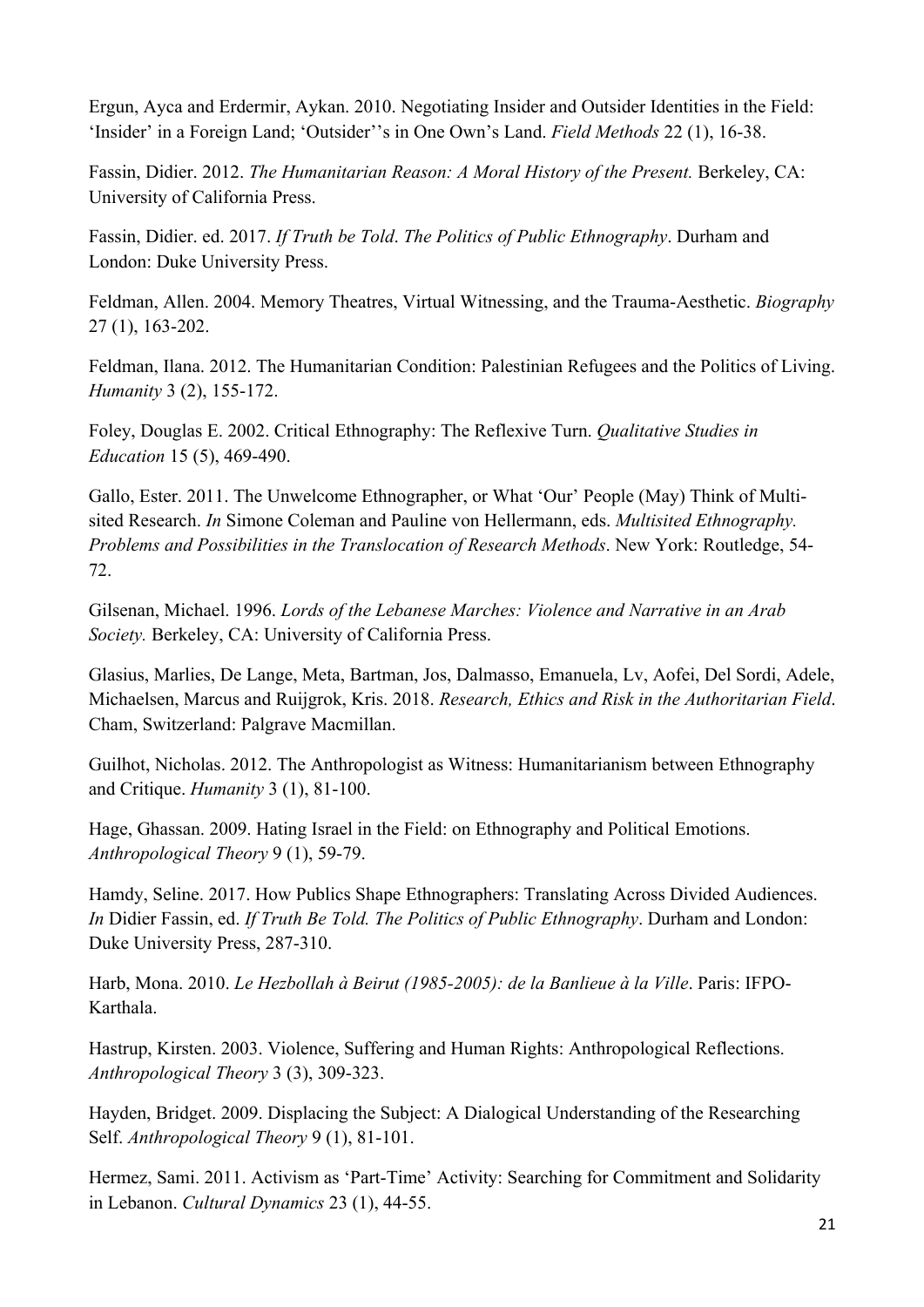Hochschild, Arlie R. 1979. Emotion Work, Feeling Rules and Social Structures. *The American Journal of Sociology* 85 (3), 551-575.

Jaworski, Adam. 2011. *Silence. Interdisciplinary Perspectives*. Berlin: De Gruyter Mouton.

Jourdan, Luca. 2013. From Humanitarian to Anthropologist: Writing at the Margins of Ethnographic Research in the Democratic Republic of Congo. *In* Susan Thomson, An Ansoms, and Jude Murison, eds. *Emotional and Ethical Challenges for Field Research in Africa*. New York: Palgrave Macmillan, 12-26.

Kingston, Paul. 2018. Playing with Positionality? Reflections on 'Outsider'/'Insider' Status in the Context of Fieldwork in Lebanon's Deeply Divided Polity. *In* Janine A. Clark and Francesco Cavatorta, eds. *Political Science Research. Methodological and Ethical Challenges*. New York: Oxford University Press, 242-253.

Kohstall, F., Richter, T., Dhouib, S., and Kastner, F. 2018. *Academia in Transformation. Scholars Facing the Arab Uprisings.* Baden-Baden: Nomos.

Madison, Soyini D. 2005. *Critical Ethnography: Method, Ethics, and Performance.* Los Angeles: Sage.

Makhoul, Jihad and Harrison, Lindsey. 2002. Development Perspectives: Views from Rural Lebanon. *Development in Practice* 12 (5), 613-624.

Mazzei, Lisa. 2007. Toward a Problematic of Silence in Action Research. *Educational Action Research* 15 (4), 631-642.

Mazzei, Lisa. 2016. Voice Without a Subject. *Cultural Studies – Critical Methodologies* 16 (2), 151-161.

Mendez, Mariza. 2013. Autoethnography as a Research Method: Advantages, Limitations and Criticisms. *Colombian Applied Linguistic Journal* 15 (2), 279-287.

Mertens, Donna M. 2005. *Research Methods in Education and Psychology: Integrating Diversity with Quantitative and Qualitative Approaches* (2<sup>nd</sup> ed.) Thousand Oaks, CA: Sage Publications.

Minear, Larry. 2002. *The Humanitarian Enterprise.* Bloomfield*,* Conn.: Kumarian.

Mosse, David. 2006. Anti-social Anthropology? Objectivity, Objection, and the Ethnography of Public Policy and Professional Communities. *Journal of the Royal Anthropological Institute* 12, 935-956.

Nayel Ali, Moe. 2013. Palestinian Refugees Are Not at Your Service. *The Electronic Intifada*, May 17, 2013. https://electronicintifada.net/content/palestinian-refugees-are-not-your-service/12464.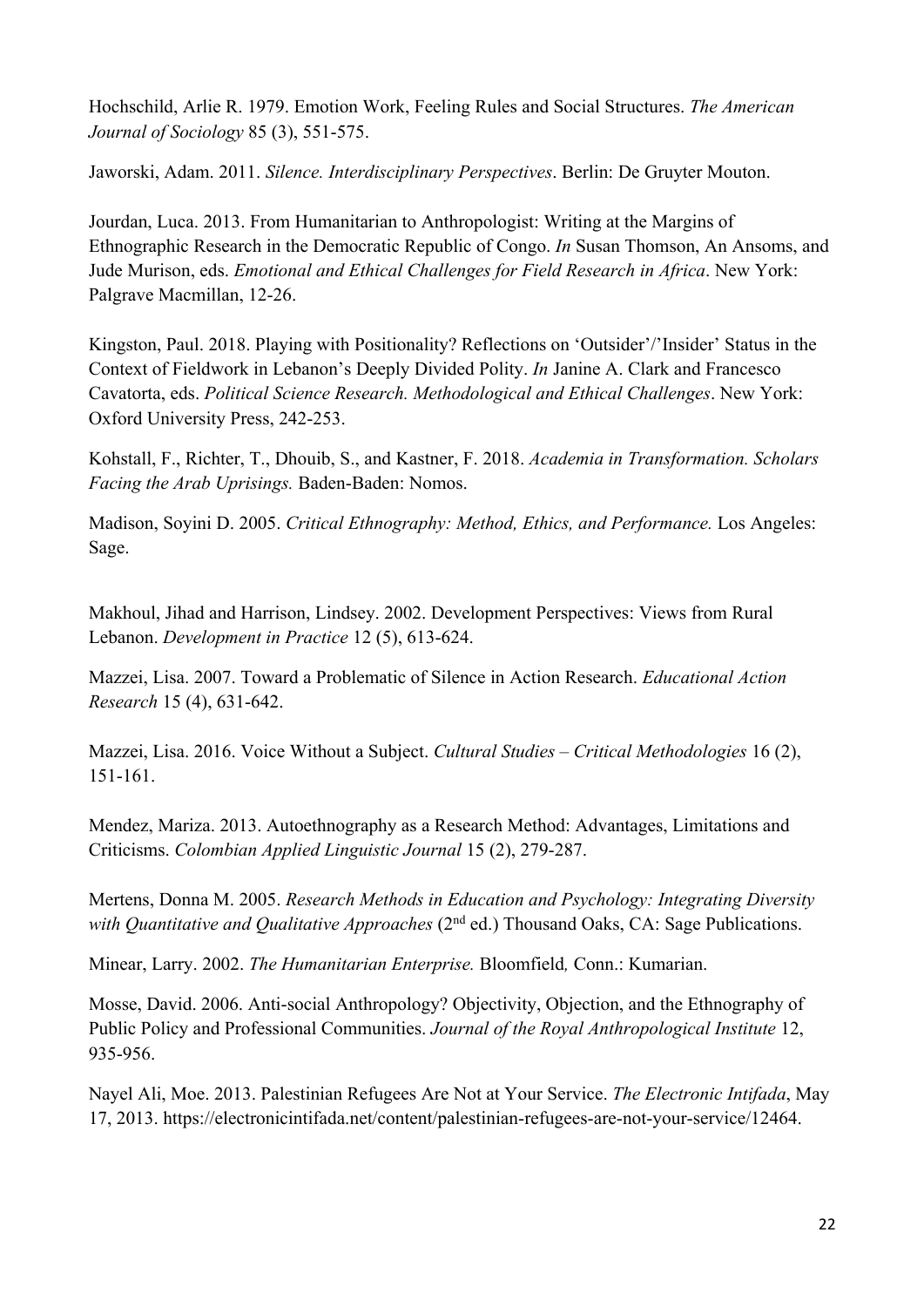Oglesby, Elizabeth. 1995. Myrna Mack. *In* Carolyn Nordstrom and Antonius Robben, eds. *Fieldwork under Fire: Contemporary Studies of Violence and Survival*. Berkeley and Los Angeles, CA: California University Press, 254-260.

Paerregaard, Karsten. 2002. The Resonance of Fieldwork. Ethnographers, Informants and the Creation of Anthropological Knowledge. *Social Anthropology* 10 (3), 319-334.

Pandolfi, Mariella. 2008. Laboratory of Intervention. The Humanitarian Governance of the Postcommunist Balkan Territories. *In* Mary-Jo Del Vecchio Good, Sandra Teresa Hyde, Sarah Pinto, Byron J. Good, eds. *Postcolonial Disorders.* Berkeley, CA: University of California Press, 156-186.

Pascucci, E. 2019. The Humanitarian Infrastructure and the Question of Over‐Research: Reflections on Fieldwork in the Refugee Crises in the Middle East and North Africa. *Area* 49 (2), 249-255.

Passaro, Joanne. 1997. You Can't Take the Subway to the Field! Village Epistemologies in the Global Village. *In* Akhil Gupta and James Ferguson, eds. *Anthropological Locations: Boundaries and Grounds in a Field Science.* Berkeley and Los Angeles: University of California Press.

Proctor, Robert N. 2008. Agnotology. A Missing Term to Describe the Cultural Production of Ignorance (and Its Study). *In* Robert N. Proctor and Londa L. Schiebinger, eds. *Agnotology: The Making and Unmaking of Ignorance*, vii-1. Stanford, CA: Stanford University Press.

Redfield, Peter. 2006. A Less Modest Witness. *American Ethnologist* 33 (1), 3-26.

Sanjek, Roger. ed. 1990. *Fieldnotes. The Makings of Anthropology*. Ithaca, NY: Cornell University Press.

Schutz, Alfred. 1967. *The Phenomenology of the Social World*. Evanston, IL: Northwestern University Press.

Stel, Nora. 2017. *Governing the Gatherings. The Interaction of Lebanese State Institutions and Palestinian Authorities in the Hybrid Political Order of south Lebanon's Informal Palestinian Settlements*. PhD Thesis, University of Utrecht.

Stoczkowski, Wictor. 2008. The Fourth Aim of Anthropology. Between Knowledge and Ethics. *Anthropological Theory* 8 (4), 345-356.

Sukarieh, Mayssun. 2007. Of Reactivism and Relief. *Middle East Report* 244.

Sukarieh M. and Tannock S. 2012. On the Problem of Over‐Researched Communities: The Case of the Shatila Palestinian Refugee Camp in Lebanon. *Sociology*, 47(3), 494– 508.

Summerfield, Derek. 1995. Addressing Human Response to War and Atrocity: Major Challenges in Research and Practices and the Limitations of Western Psychiatric Models. *In* Rolf Jan Kleber, Charles R. Figley and Berthold P. R. Gersons, eds. *Beyond Trauma. Cultural and Societal Dynamics*, The Plenum Series of Stress and Coping. NY: Springer-Verlag, 17-29.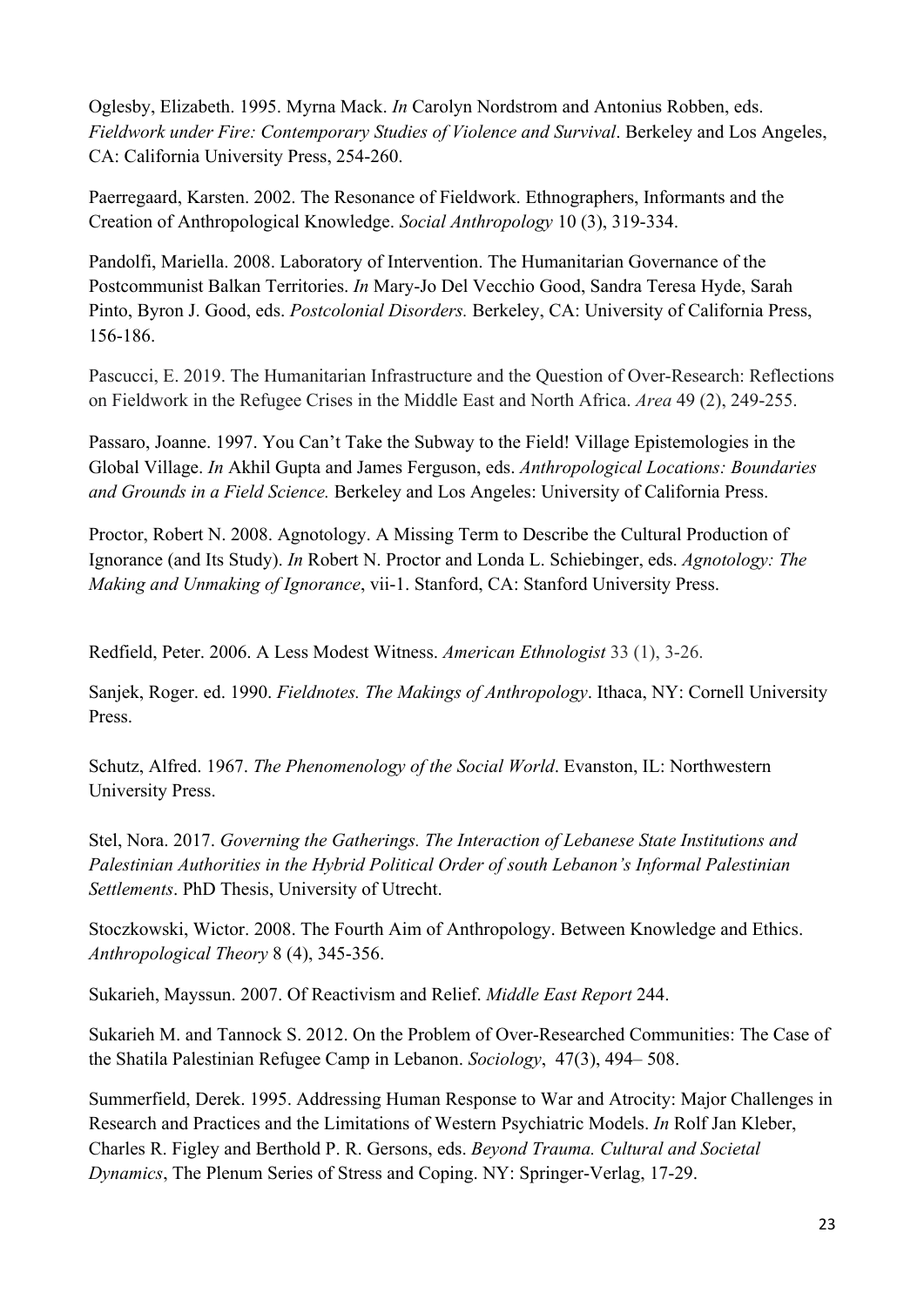Tannen, Deborah. 1990. Silence as Conflict Management in Fiction and Drama: Pinter's *Betrayal* and a Short Story, 'Great Wits'. *In* Allen Grimshaw, ed. *Conflict Talk: Sociolinguistic Investigations of Arguments in Conversations*. Cambridge, UK: Cambridge University Press, 260- 280.

Touraine, Alain. 1981. *The Voice and the Eye. An Analysis of Social Movements.* Cambridge, UK: Cambridge University Press.

Turner, Sarah. 2013. Red Stamps and Green Tea: Fieldwork Negotiations and Dilemmas in the Sino-Vietnamese Borderlands. *Area* 45 (4), 396-402.

Veljanovska, Michelle. 2012. The Consequences of Judicial Obligations as a Politics of Transition in Post-War Serbia, Bosnia-Herzegovina, and Croatia. *Temida*, 179-204.

Weiss, Thomas. 1998. Principles, Politics and Humanitarian Action. *Paper for the Humanitarian and War Project*. Accessed from http://hwproject.tufts.edu/publications/electronic/e\_ppaha.html on 26 February 2019.

Wilkinson, Betina Cutaia. Eds. 2015. *Partners or Rivals?: Power and Latino, Black, and White Relations in the Twenty-First Century*. Charlottesville, VA: University of Virginia Press.

Zenker, Olaf and Kumoll, Karsten. 2010. *Beyond Writing Culture. Current Intersections of Epistemologies and Representational Practices*. New York: Berghahn Books.

<sup>&</sup>lt;sup>1</sup> For the sake of clarity, in Lebanon there is no institutional committee that provides ethical approval to conduct research in the country. However, some permissions to work in specific places may be requested implicitly or explicitly. <sup>2</sup> By 'political protection' I mean connections that would facilitate the access to Hezbollah's offices, hospitals, any sort of buildings and commercial spaces, associations and public spaces. The political protection local academics mentioned was an implicit one: namely the active support and protection of a local influential individual either a member of or at least close to the party, who could guarantee that I was not a suspicious presence in the suburbs. This sort of access is known to be very restricted even for local people, such as those among the Dahiye residents who are not well-connected with the party.

<sup>&</sup>lt;sup>3</sup> In this article, the internal diversity of international humanitarianism remains unaddressed. However, the terms 'system' and 'apparatus' used throughout the paper are meant to refer to the various Western-born humanitarian agencies that embrace the impartiality and neutrality principles.

<sup>&</sup>lt;sup>4</sup> On 27 May 2013, two rockets were fired in Dahiye next to Mar Mikhael Church, causing neither injury nor deaths. On 8 July 2013, a car bomb exploded in the mall parking of Bi'r al-'Abed, a district of Dahiye, causing dozens of injuries but no fatalities. On 15 August 2013, a car bomb exploded between ar-Ruwess and Bi'r al-'Abed, killing 27 and injuring more than 200. The latter was the biggest bombing after the killing of Rafiq al-Hariri on 14 February 2005.

<sup>&</sup>lt;sup>5</sup> Al-Ghobeiry is a suburb in which Lebanese and foreign outsiders rarely set foot unless for specific reasons.

<sup>6</sup> Here I am more describing others' feelings about me having no protection – and my own feelings in response to this supposedly 'absolute need' – rather than my actual need for (or spontaneous feeling of needing) political protection.

<sup>7</sup> Sami Hermez, for instance, explains his engagement in *hamlat al-muqawama al-madaniyya –* the 'campaign of civil resistance' *–* in Lebanon during the 2006 war, when aid provision to his compatriots shaped activism as a broader form of resistance against Israel and a struggle for social justice, unlike the declared neutrality of other emergency relief organisations. He explained his action as an effort to foster togetherness in a time of war and the need to perform rather than observe in order to avoid war tourism (2011). Likewise, Sukarieh (2007: 31) highlighted the traps of activism deployed as 'reactivism': 'perennially reacting to crises and never addressing their roots'. Conducting research is portrayed as a core part of doing activism.

 $\frac{8}{3}$  The March 14 coalition is a group of parties that coalesced after the death of Lebanon's Prime Minister Rafiq al-Hariri to call for independence from Syrian 'protection' (*al-wikala as-suriyye*), strengthened by the Ta'if Agreement after the Lebanese civil war. The coalition has been led by Rafiq's son, Sa'd al-Hariri, who supported the Syrian opposition in the wake of the Syrian turmoil. The March 8 coalition is led by Lebanon's main Shiite party Hezbollah, and strongly